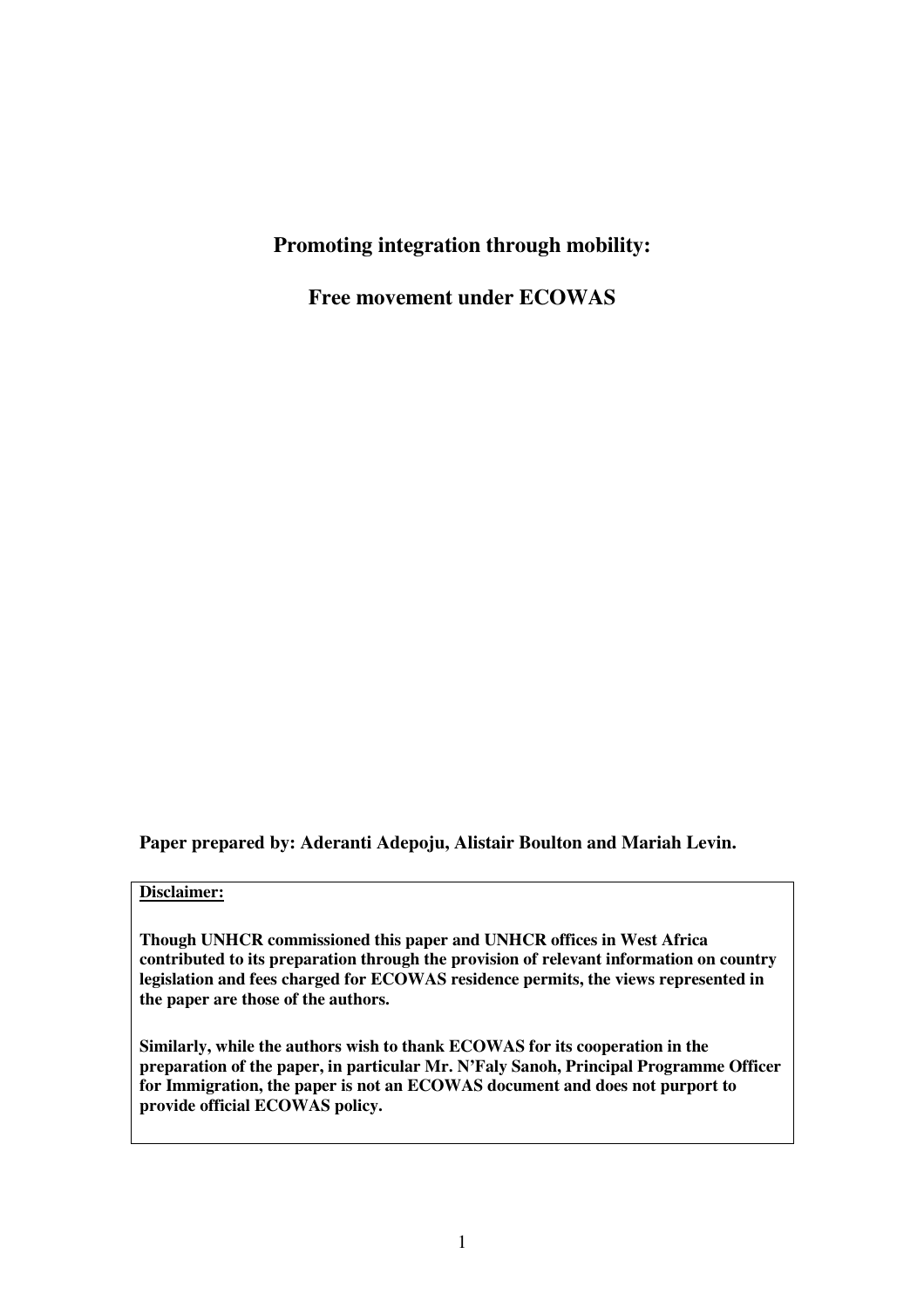# **Purpose of paper**

This paper examines the main elements and limitations of the ECOWAS free movement protocols, evaluates the degree of the protocols' implementation in ECOWAS member states and identifies their utility to refugees from ECOWAS countries residing in other ECOWAS countries. It suggests that the protocols constitute a sound legal basis for member states to extend residence and work rights to refugees with ECOWAS citizenship residing in their territories who are willing to seek and carry out employment. It briefly describes current efforts to assist Sierra Leonean and Liberian refugees to achieve the legal aspects of local integration through utilization of ECOWAS residence entitlements in seven countries in West Africa. The paper concludes with a number of recommended next steps for further action by both UNHCR and ECOWAS.

# **The ECOWAS Treaty**

Seeking to promote stability and development following their independence from colonial rule, countries in the West African sub-region determined to embrace a policy of regional economic and cultural integration. On 28 May 1975, a treaty establishing the Economic Community of West African States (ECOWAS)<sup>1</sup> was signed in Lagos, Nigeria, by sixteen West African nations.<sup>2</sup> The treaty aimed at once to strengthen sub-regional economic integration through the progressively freer movement of goods, capital and people and to consolidate states' efforts to maintain peace, stability, and security.<sup>3</sup>

# **The ECOWAS Protocols**

In May 1979, four years after the promulgation of the treaty, states adopted a Protocol<sup>4</sup> relating to the Free Movement of Persons, Residence and Establishment.<sup>5</sup> It stipulated among other things the right of community citizens to enter, reside and establish economic activities in the territory of member states and outlined a threephased approach to achieve the "complete freedom of movement" envisaged by the treaty.

 $\overline{a}$ 1 Known in French as *La Communauté de Économique de l'Afrique de l'Ouest (CEDEAO)*

<sup>&</sup>lt;sup>2</sup> The original 16 ECOWAS states were Benin, Burkina Faso, Cape Verde, Côte d'Ivoire, Gambia, Ghana, Guinea, Guinea-Bissau, Liberia, Mali, Mauritania Niger, Nigeria, Senegal, Sierra Leone, and Togo. Mauritania withdrew its membership in 2002. ECOWAS today therefore consists of 15 member states.

<sup>&</sup>lt;sup>3</sup> The original treaty was revised and updated in 1993. The Revised 1993 Treaty of ECOWAS (signed 24 July 1993 in Cotonou, Benin) reconfirmed at article 59 the right of community citizens to enter, reside and establish in member states and enjoined member states to adopt all appropriate measures to implement and ensure such right.

<sup>&</sup>lt;sup>4</sup> For the purposes of this paper, when cited alone, the *Protocol relating to Free Movement of Persons*, *Residence and Establishment* is referred to in the singular, i.e. the "Protocol." When the Protocol is cited in connection with the four supplementary protocols described in footnote 6, the plural "protocols" is used to describe all five documents (i.e. the Protocol and four supplementary protocols).

<sup>5</sup> 1979 *Protocol A/P.1/5/79 relating to Free Movement of Persons, Residence and Establishment.* See Page 2 for major features of Protocol and Supplementary Protocols.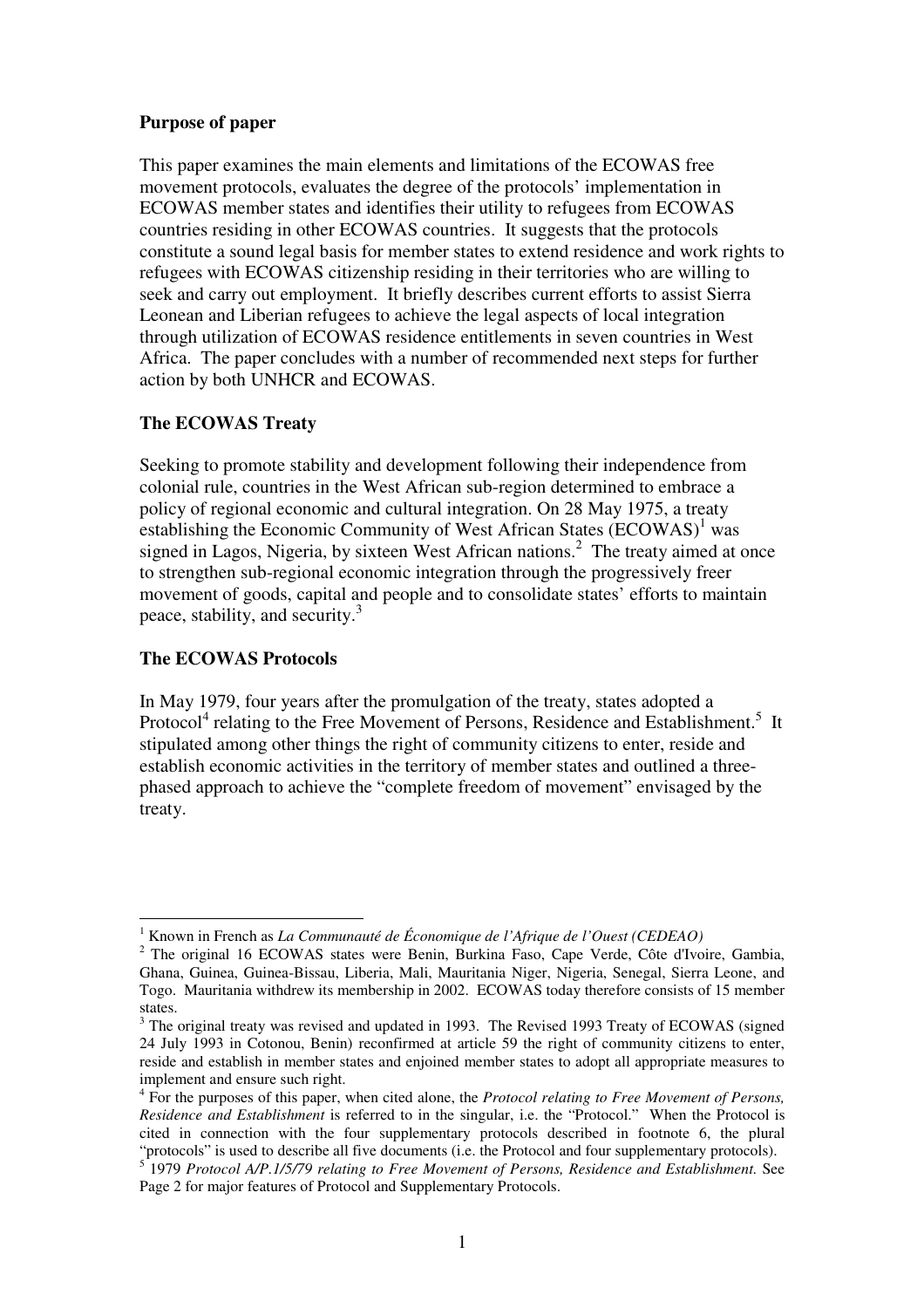#### **Major features of the Protocol and four Supplementary Protocols**

*1979 Protocol A/P.1/5/79 relating to Free Movement of Persons, Residence and Establishment*

- Sets out right of Community citizens to enter, reside and establish in territory of member states (Art. 2(1))
- Establishes three-phased approach over 15 years to implementation of (I) right of entry and abolition of visas, (II) residence and (III) establishment (Article 2).
- Conditions entitlement to enter territory of member state on possession of valid travel document and international health certificate (Article 3(1))
- Reserves right of member states to refuse admission into territory of Community citizens deemed inadmissible under domestic law (Article 4)
- Establishes some requirements for expulsion (Article 11)
- Confirms that Protocol does not operate to detriment of more favourable provisions in other agreements concluded by member states (Article 12)

#### *1985 Supplementary Protocol A/SP.1/7/85 on the Code of Conduct for the implementation of the Protocol on Free Movement of Persons, the Right of Residence and Establishment*

- Obliges member states to provide valid travel documents to their citizens (Article  $2(1)$ )
- Establishes additional (to Article 11 of Protocol) requirements for treatment of persons being expelled (Article 4)
- Enumerates protections for illegal immigrants (Articles 5 and 7)

#### *1986 Supplementary Protocol A/SP.1/7/86 on the Second Phase (Right of Residence)*

- Requires states to grant to Community citizens who are nationals of other member states "the right of residence in its territory for the purpose of seeking and carrying out income earning employment" (Article 2)
- Conditions entitlement to residence (and thus seeking and carrying out of income earning employment) on possession of an ECOWAS
- Residence Card or Permit (Article 5) and harmonization by member states of rules appertaining to the issuance of such cards/permits (Article 9)
- Prohibits expulsion en masse (Article 13) and limits grounds for individual expulsion to national security, public order or morality, public health, non-fulfillment of essential condition of residence (Article 14)
- Stipulates equal treatment with nationals for migrant workers complying with the rules and regulations governing their residence in areas such as security of employment, participation in social and cultural activities, re-employment in certain cases of job loss and training (Article 23)

*1989 Supplementary Protocol A/SP.1/6/89 amending and complementing the provisions of Article 7 of the Protocol on Free Movement, Right of Residence and Establishment*

Amends provisions of Article 7 of Protocol to confirm obligation on signatories to resolve amicably disputes regarding the interpretation and application of the Protocol (Article 2)

*1990 Supplementary Protocol A/SP.2/5/90 on the Implementation of the Third Phase (Right to Establishment)*

- Defines the right of establishment emphasizing non-discriminatory treatment of nationals and companies of other member states except as justified by exigencies of public order, security or health (Articles 2-4)
- Forbids the confiscation or expropriation of assets or capital on a discriminatory basis and requires fair and equitable compensation where such confiscation or expropriation (Article 7)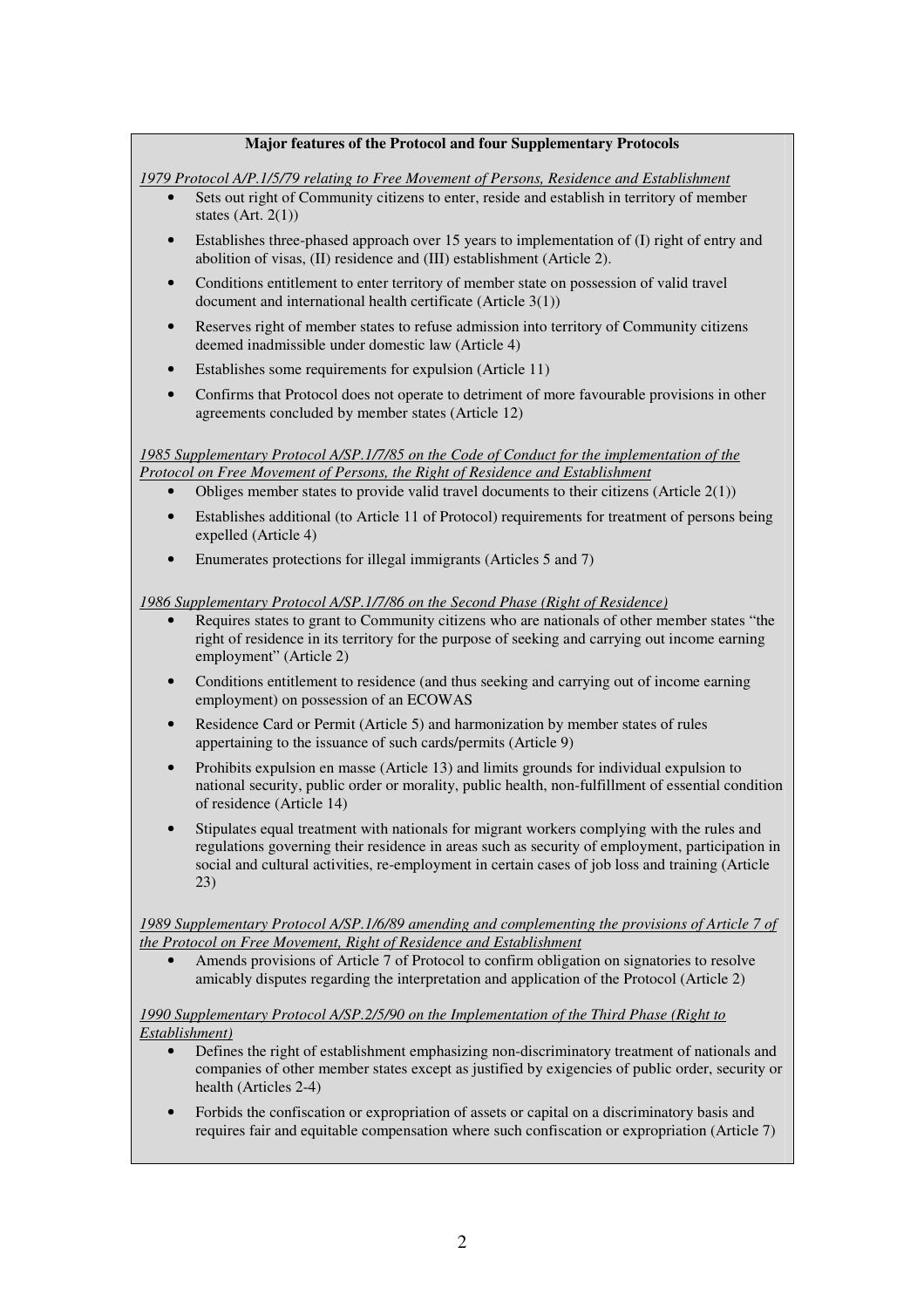# **Phased implementation**

Phase I dealt with the right of entry and abolition of visas, Phase II with the right of residence and Phase III with the right of establishment. Each phase was to last five years, meaning obstacles to free movement and establishment would be completely overcome within  $15$  years<sup>6</sup>.

Phase I provided for the elimination, over five years, of the need for visas for stays of up to 90 days within ECOWAS territories by Community citizens in possession of valid travel documents and international health certificate. Importantly, however, member states reserved to themselves in article 4 of the Protocol the right to refuse admission to any Community citizen within the category of inadmissible immigrant under their domestic laws. This provision provided --and continues to provide- broad scope to member states to undercut the purpose of the Protocol through the elaboration of overly restrictive domestic inadmissibility laws. Phase one has been fully implemented in the sub-region.

# **Slow Implementation of Phases II and III**

Phase II, largely set out in the Supplementary Protocol adopted in 1985, was also foreseen to last five years. This phase purported to extend residency, including the right to seek and carry out income-earning employment, to Community citizens in host ECOWAS states, provided they had obtained an ECOWAS residence card or permit. Additionally, it obliged member states to grant migrant workers, complying with the rules and regulations governing their residence under ECOWAS, equal treatment with nationals in areas such as security of employment, participation in social and cultural activities and, in certain cases of job loss, re-employment and training.<sup>7</sup>

Phase III, the final five year period, focused on the facilitation of business through the right of Community citizens to establish enterprises (have access to, carry out and manage economic activities) in member states other than their states of origin. Its realization was intended to occur seamlessly, following the five years dedicated to implementing the right of residence. However, the right of establishment has not yet been meaningfully implemented in the sub-region.

Progress on the second and third phases appears to have fallen victim to the subregional decline in economic performance in the 1980's and massive, prolonged displacement from the wars in Liberia and Sierra Leone through the 1990s and into the early 21st century. With those wars now seemingly conclusively at an end and more favourable economic indicators apparent, there is renewed optimism in the subregion that the full promise of free movement, residence and establishment can be achieved. This in turn could promote increased political and economic stability in a sort of virtuous circle.

 $\overline{a}$ 6 1979 *Protocol A/P.1/5/79 relating to Free Movement of Persons, Residence and Establishment,*  article 2.

<sup>7</sup> *1986 Supplementary Protocol A/SP.1/7/86 on the Second Phase (Right of Residence) of the Protocol on Free Movement of Persons, the Right of Residence and Establishment,* Article 23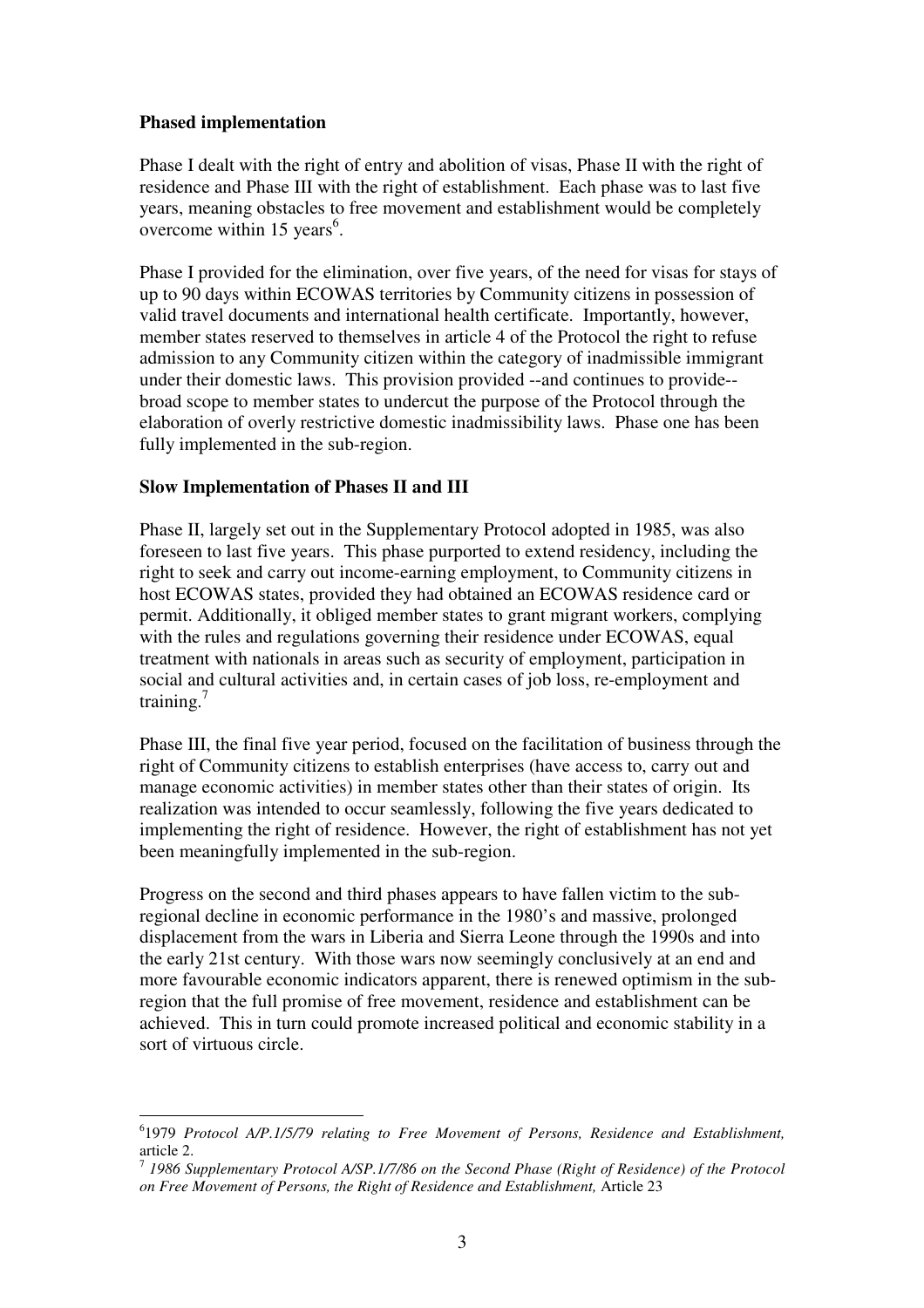Accordingly, even with the adoption of the four supplementary protocols, $^8$  the objective of complete freedom of movement in the sub-region has not yet been realized. Freedom of movement in the ECOWAS region is undoubtedly more advanced than in any other regional grouping in Africa but to date only the first of the three phases foreseen by the Protocol --visa-free entry for up to 90 days-- has been completely implemented by all ECOWAS countries.

### **Monitoring implementation**

While ECOWAS urged member states to establish national committees to monitor the implementation of protocols, only about half of the member states have so far done so.<sup>9</sup> Even where monitoring committees exist, their work is somewhat opaque and has not generally been credited with effectively promoting knowledge of or compliance with the protocols. The system of harmonized immigration and emigration documents foreseen by the ECOWAS Council of Ministers in 1992 has not been implemented anywhere.

There is a profound lack of access to accurate migration information in the subregion, which is neither centralized in an ECOWAS database nor readily available at the national level. The problem is not peculiar to ECOWAS monitoring committees. A recent International Labour Organization (ILO) report stated that "existing statistics on international labour migration in the sub-region are generally agreed to be scarce, unreliable and subject to problems of comparability and availability."<sup>10</sup>

A consequence of the lack of information on international labour migration, as made clear in a report of the ECOWAS Secretariat (as it was then called), is that immigration officials in member states appear to be unaware that ECOWAS nationals holding valid documents, such as passports or travel certificates, can enter their country freely. As a result, many West African migrants leave their home countries without proper travel documents and enter host countries irregularly even though if they were in possession of travel and health certificates to which they are entitled they would have been able to enter through regular channels.

There is a further perverse effect of such irregular entry, that being that irregular entry makes compilation of accurate statistics on entry all the more difficult to obtain. Statistics thus remain, as the ILO observed, scarce, unreliable and hard to compare.

 8 1985 *Supplementary Protocol A/SP.1/7/85 on the Code of Conduct for the implementation of the Protocol on Free Movement of Persons, the Right of Residence and Establishment* 

<sup>1986</sup> *Supplementary Protocol A/SP.1/7/86 on the Second Phase (Right of Residence) of the Protocol on Free Movement of Persons, the Right of Residence and Establishment* 

<sup>1989</sup> *Supplementary Protocol A/SP.1/6/89 amending and complementing the provisions of Article 7 of the Protocol on Free Movement, Right of Residence and Establishment* 

<sup>1990</sup> *Supplementary Protocol A/SP.2/5/90 on the implementation of the Third Phase (Right of Establishment) of the Protocol on Free Movement of Persons, Right of Residence and Establishment* 

<sup>&</sup>lt;sup>9</sup> Benin, Burkina Faso, Mali, Niger, Nigeria, Senegal and Togo have established national monitoring committees.

<sup>&</sup>lt;sup>10</sup> Hamidou B. Labour Migration Statistics in West Africa. Geneva, International Labour Office, 2006, pp. 1 and 32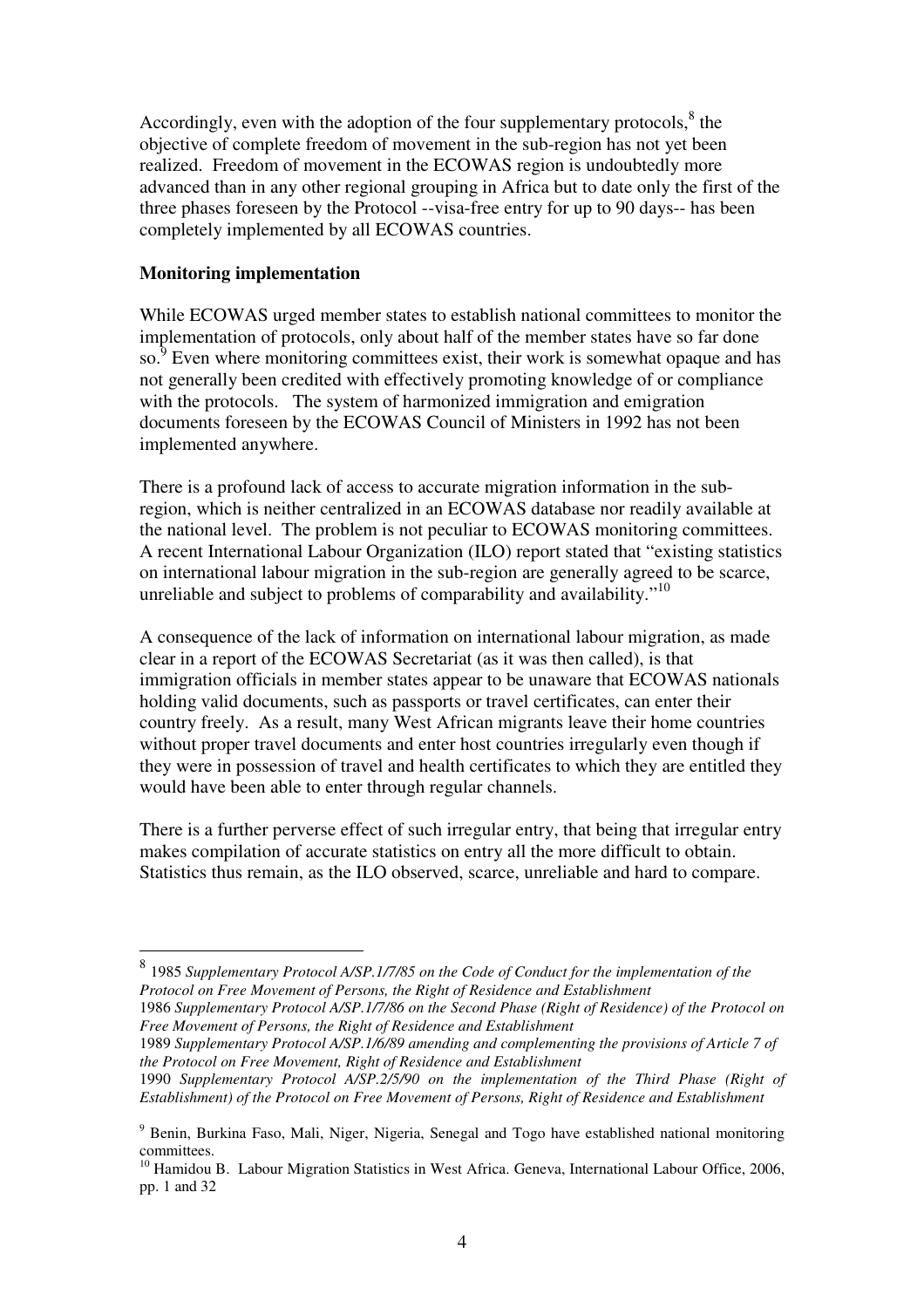| Table 1 – Implementation of selected ECOWAS initiatives       |                                                                   |                                                    |                                                         |                                                                                        |                                              |  |
|---------------------------------------------------------------|-------------------------------------------------------------------|----------------------------------------------------|---------------------------------------------------------|----------------------------------------------------------------------------------------|----------------------------------------------|--|
|                                                               | <b>ECOWAS</b> initiatives                                         |                                                    |                                                         |                                                                                        |                                              |  |
|                                                               | • Implemented                                                     |                                                    |                                                         |                                                                                        |                                              |  |
|                                                               | o Not Yet Implemented                                             |                                                    |                                                         |                                                                                        |                                              |  |
| <b>Country</b><br>Date of<br>ratification of<br>1979 Protocol | Abolition of<br>visa and entry<br>requirements<br>for 90-day stay | Introduction<br>of ECOWAS<br>travel<br>certificate | Harmonized<br>immigration<br>and<br>emigration<br>forms | National<br>committee for<br>monitoring free<br>movement of<br>persons and<br>vehicles | <b>ECOWAS</b><br><b>Brown Card</b><br>scheme |  |
| Benin<br>4 Jan 1981                                           |                                                                   | $\circ$                                            | $\circ$                                                 |                                                                                        |                                              |  |
| <b>Burkina Faso</b><br>6 April 1982                           |                                                                   |                                                    | $\circ$                                                 |                                                                                        |                                              |  |
| Cape Verde<br>11 June 1984                                    |                                                                   | $\circ$                                            | $\circ$                                                 | $\circ$                                                                                | N/A<br>(Island state)                        |  |
| Côte d'Ivoire<br>19 Jan 1981                                  |                                                                   | $\circ$                                            | $\circ$                                                 | $\circ$                                                                                |                                              |  |
| The Gambia<br>30 Oct 1980                                     |                                                                   |                                                    | $\circ$                                                 | $\circ$                                                                                |                                              |  |
| Ghana<br>8 April 1980                                         |                                                                   |                                                    | $\circ$                                                 | $\circ$                                                                                |                                              |  |
| Guinea<br>17 Oct 1979                                         |                                                                   |                                                    | $\circ$                                                 | $\circ$                                                                                |                                              |  |
| Guinea Bissau<br>20 Aug 1979                                  |                                                                   | $\circ$                                            | $\circ$                                                 | $\bigcirc$                                                                             |                                              |  |
| Liberia<br>1 April 1980                                       |                                                                   | $\circ$                                            | $\circ$                                                 | $\circ$                                                                                | $\circ$                                      |  |
| Mali<br>5 June 1980                                           |                                                                   | $\circ$                                            | $\circ$                                                 |                                                                                        |                                              |  |
| Niger<br>11 Jan 1980                                          |                                                                   |                                                    | $\circ$                                                 |                                                                                        |                                              |  |
| Nigeria<br>12 Sept 1979                                       |                                                                   |                                                    | $\circ$                                                 |                                                                                        |                                              |  |
| Senegal<br>24 May 1980                                        |                                                                   | $\circ$                                            | $\bigcirc$                                              | $\bigcirc$                                                                             |                                              |  |
| Sierra Leone<br>15 Sept 1982                                  |                                                                   |                                                    | $\circ$                                                 | $\circ$                                                                                |                                              |  |
| Togo<br>9 Dec 1979                                            |                                                                   | $\circ$                                            | $\circ$                                                 |                                                                                        |                                              |  |

ECOWAS has enjoyed more success with other initiatives. An ECOWAS Brown Card Motor Vehicle Insurance Scheme was developed in 1982 to provide a common, minimum insurance coverage for vehicles traveling between participating member states.<sup>11</sup> In 1985, a standardized ECOWAS Travel Certificate was adopted to make cross-border movement easier and cheaper.<sup>12</sup> These certificates are available in seven countries in the region<sup>13</sup> and are valid for two years, renewable for a further two years.

 $\overline{a}$ 

<sup>11</sup> http://www.sec.ecowas.int/sitecedeao/english/achievements-1.htm#6

<sup>&</sup>lt;sup>12</sup> Decision A/DEC.2/7/85 of the Authority of Heads of State and Government of the Economic Community of West African Status Relating to the Establishment of ECOWAS Travel Certificate for Member States. *http://www.sec.ecowas.int/sitecedeao/english/adec020785.htm*

<sup>&</sup>lt;sup>13</sup> The ECOWAS travel certificate is currently used in Burkina Faso, The Gambia, Ghana, Guinea, Niger, Nigeria and Sierra Leone.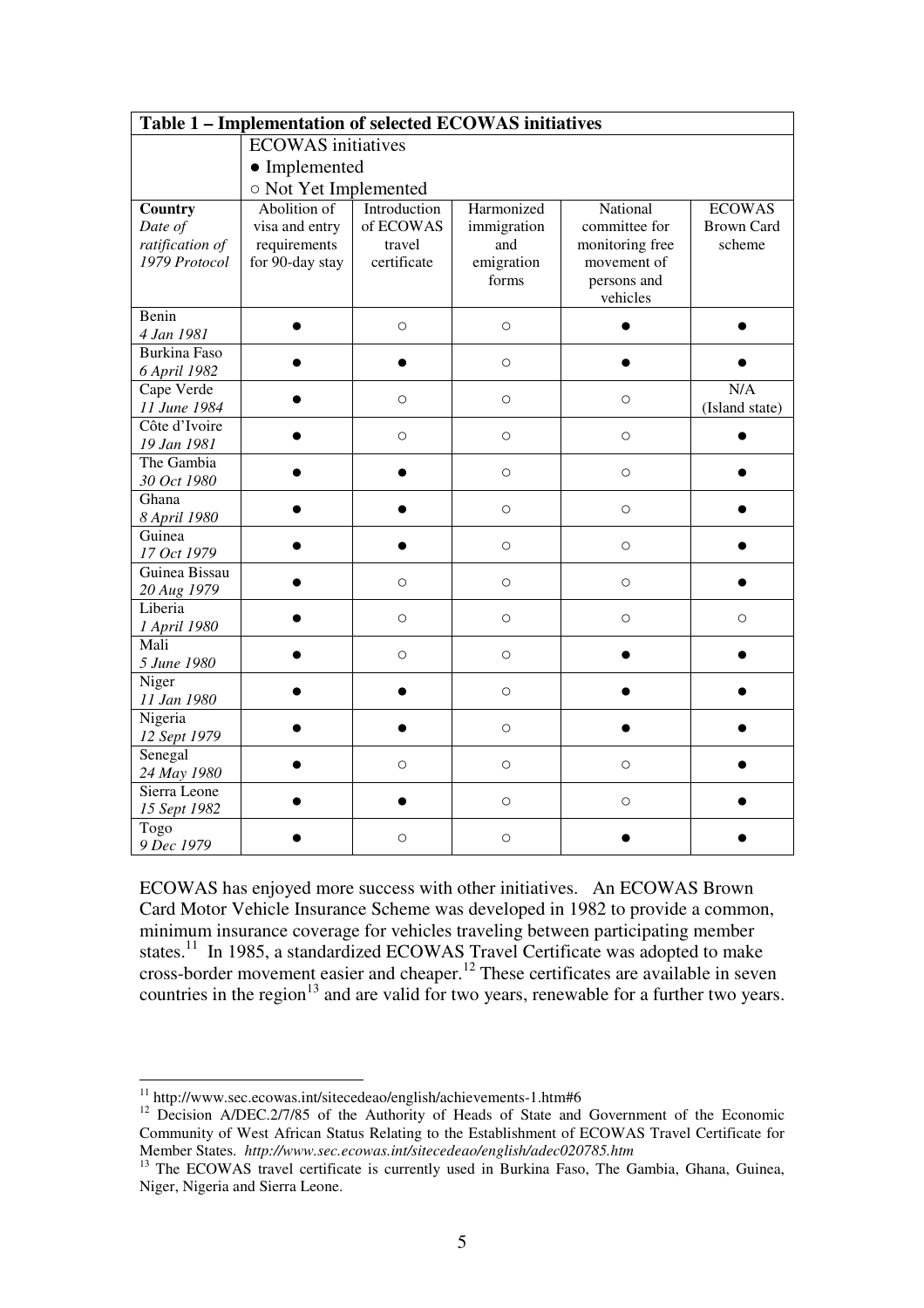They are substantially cheaper to produce and acquire than national passports, the provision of which is less than systematic in numerous member states.<sup>14</sup>

In 2000, the Authority of Heads of State and Government adopted at its meeting in Abuja a uniform ECOWAS passport, modeled on the EU passport and with the ECOWAS emblem on the front cover. A five year transitional period was foreseen during which national passports would be used in conjunction with ECOWAS passports while ECOWAS passports were phased in and became more widely available.<sup>15</sup> In reality a longer transition will be needed to bring all countries on board<sup>16</sup> and to allow countries with large stocks of unused national passports to use them  $up.^{17}$ 

Aware of the uneven implementation of its protocols on free movement, ECOWAS is stepping up its workshops, seminars, and trainings for immigration officials, civil society and the private sector. It has trained teams of immigration officials and citizens on the right to free movement in a bid to reduce police harassment along the Lagos-Cotonou-Lomé-Accra-Abidjan-Ouagadougou-Bamako-Conakry migration corridor. At the end of a two year pilot period, the efficacy of the training will be assessed and, if appropriate, replicated.

### **Fees charged for ECOWAS entitlements**

 $\overline{a}$ 

Officially, most ECOWAS member states do not charge fees for Community citizens' right to visa-free entry for stays of up to 90 days. There are reports from across the sub-region however of unofficial payments being made at border posts to facilitate such entry and stay. While some payments are made based on coercion, particularly at land borders and including even refugees,<sup>18</sup> some are apparently freely offered by travelers accustomed to the expectations of underpaid customs and immigration officials or by those seeking to take advantage of the entry and stay provisions without possessing the requisite travel document and health certificate.

In terms of ECOWAS residence permits, the protocols neither prescribe nor proscribe fees for their issuance. All ECOWAS states, however, appear to levy such fees, with

<sup>&</sup>lt;sup>14</sup> Indeed many member states fail to provide travel documents of any sort to their citizens. Adepoju, A. 2005. *Migration In West Africa.* Global Commission on International Migration, September, Pg 19. <sup>15</sup> ECOWAS 2000a. *Executive Secretary's Report, 2000*. Abuja: ECOWAS Secretariat.

*http://www.sec.ecowas.int/sitecedeao/english/es-rep2000-3-2.htm*

<sup>&</sup>lt;sup>16</sup> The ECOWAS passport is currently only used by Senegal, Nigeria, Niger, Benin, Guinea, and Liberia though Ghana will apparently make it available in the near future.

<sup>&</sup>lt;sup>17</sup> Given the relative scarcity not only of passports but of travel and identity documents altogether in some countries in West Africa, the recent meeting of ECOWAS's Trade, Customs and Free Movement of Persons Committee in Accra, Ghana, on 25-27 September 2007 recommended amending the definition of "valid travel documents" to include securitized and harmonized national ID cards. In the meantime it requested Member States to accept national ID cards for travel within ECOWAS. See report of meeting at para 20(3). At present, a "valid travel document" is defined by the 1979 Protocol as "… a passport or other valid travel document establishing the identity of the holder with his photograph, issued by or on behalf of the Member State of which he is a citizen and on which endorsement by immigration and emigration authorities may be made [or a laissez-passer issued by the Community to its officials]."

<sup>&</sup>lt;sup>18</sup> "Border bribery: the price of being a refugee" Refugees International, 22 Sept 2003 (http://www.reliefweb.int/rw/RWB.NSF/db900SID/SKAR-646KEH?OpenDocument)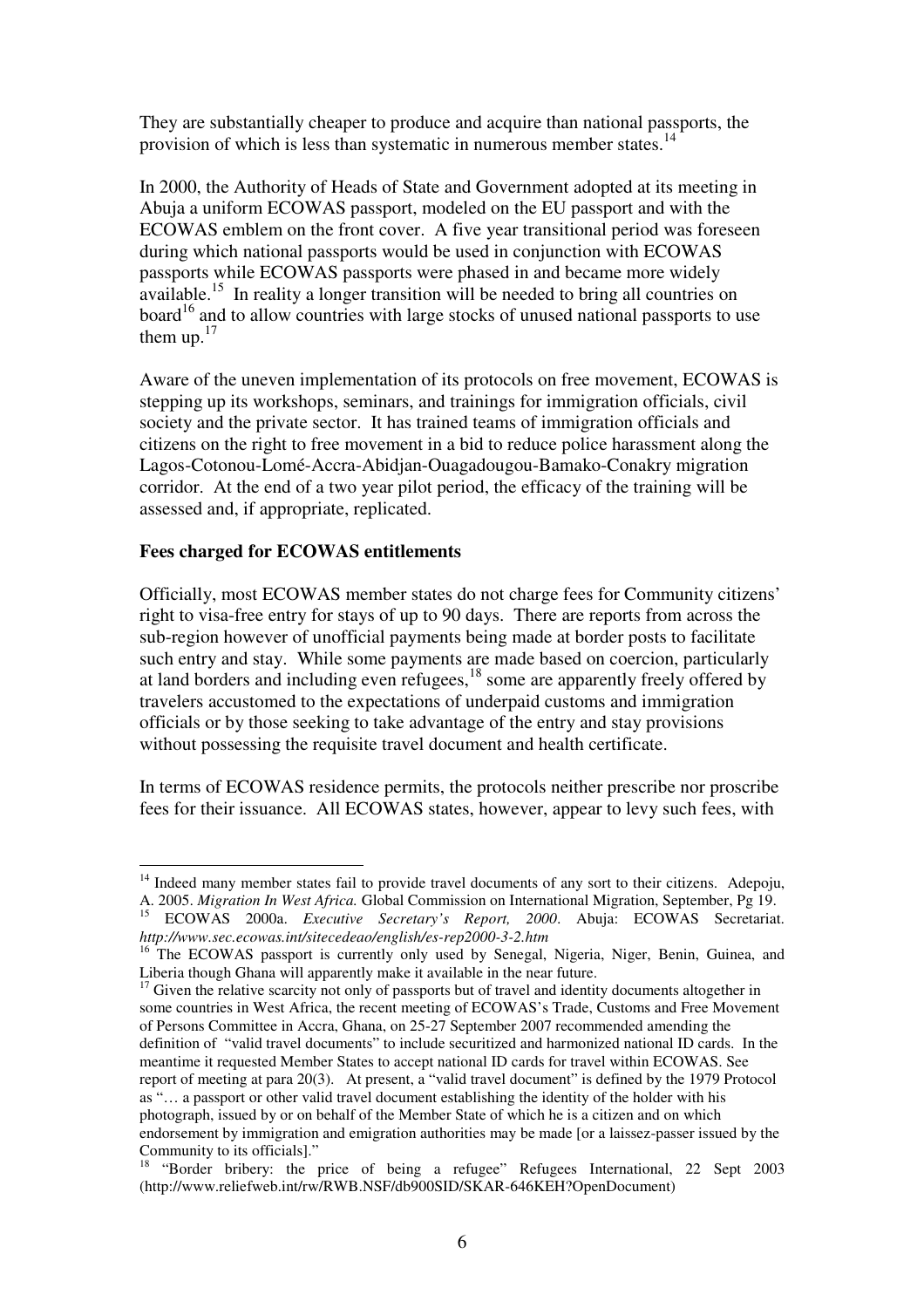rates varying from less than USD \$10 annually to more than USD \$500, as shown in Table 2.

Fees for residence, even if confined to cost recovery, may well impede free movement given the rate of poverty in West Africa. For their own part, member states assert that the fees they charge are minimal and symbolic and that they refrain from levying higher fees so as to avoid inviting equally high fees being imposed on their own citizens by other states. This serves, at least theoretically, as an in-built check on ever-rising residence fees. On the other hand, this check is based on all states being roughly equally attractive destinations for community citizens, which has probably never been the case.

| Table 2 – Fees charged for residence entitlement under ECOWAS |                                                                                         |  |  |  |
|---------------------------------------------------------------|-----------------------------------------------------------------------------------------|--|--|--|
| Country                                                       | Annual fees for ECOWAS residence permit                                                 |  |  |  |
| Benin                                                         | 20,000 FCFA (USD \$40)                                                                  |  |  |  |
| <b>Burkina Faso</b>                                           | Proof of payment of applicable residence tax plus 500 FCFA (USD \$1) stamp              |  |  |  |
| Cape Verde                                                    | 30,000 Capeverdean Escudos (USD \$374)                                                  |  |  |  |
| Côte d'Ivoire                                                 | Although a 5-year ECOWAS residence permit could technically be obtained until           |  |  |  |
|                                                               | recently at the cost of CFA 35,000 (USD \$73), such permits were not issued in          |  |  |  |
|                                                               | practice and will be abolished officially in the near future. Instead, renewable        |  |  |  |
|                                                               | Temporary Stay documents allow all foreigners to remain in Cote d'Ivoire for 6          |  |  |  |
|                                                               | months and cost FCFA 2000 (USD \$4).                                                    |  |  |  |
| The Gambia                                                    | A residence permit B, granting the right of employment, costs 1300 Gambian Dalasi       |  |  |  |
|                                                               | (USD \$532) for ECOWAS citizens. The residence permit is valid from the date of         |  |  |  |
|                                                               | issue until January 31 of the following year.                                           |  |  |  |
| Ghana                                                         | 1,850,000 cedis (USD \$200). The fee is waived for refugees (referred by UNHCR).        |  |  |  |
| Guinea                                                        | FCFA 5,000 (USD \$10)                                                                   |  |  |  |
| Guinea Bissau                                                 | FCFA 5,500 (USD \$11)                                                                   |  |  |  |
| Liberia                                                       | 5500 Liberian Dollars (USD \$95). The ECOWAS Residence Card is no longer in             |  |  |  |
|                                                               | use. Instead, all non-nationals must obtain a Liberian residence permit booklet (USD)   |  |  |  |
|                                                               | \$75) and registration form (USD \$20).                                                 |  |  |  |
| Mali                                                          | No legislation or regulations governing the acquisition of residence permits in Mali    |  |  |  |
|                                                               | has been put in place. In the interim, citizens of ECOWAS countries need only ID to     |  |  |  |
|                                                               | enter and stay in Mali. There is no charge. Other foreigners require long or short-     |  |  |  |
|                                                               | stay visas.                                                                             |  |  |  |
| Niger                                                         | No legislation or regulations governing the acquisition of residence permits in Mali    |  |  |  |
|                                                               | has been put in place. In the interim, citizens of ECOWAS countries need only ID to     |  |  |  |
|                                                               | enter and stay in Mali. There is no charge. Other foreigners require long or short-     |  |  |  |
|                                                               | stay visas.                                                                             |  |  |  |
| Nigeria                                                       | 25,000 Naira (USD \$197) for Togolese citizens.                                         |  |  |  |
|                                                               | 6,580 Naira (USD \$52) for Ivorian citizens.                                            |  |  |  |
|                                                               | 5,500 Naira (USD \$43) for other ECOWAS citizens.                                       |  |  |  |
| Senegal                                                       | The National Identity Card for Foreigners entitles residence and is valid for one year, |  |  |  |
|                                                               | renewable. Its cost varies according to the nationality and financial capacity of the   |  |  |  |
|                                                               | applicant.                                                                              |  |  |  |
| Sierra Leone                                                  | 50,000 Leone (USD \$17)                                                                 |  |  |  |
| Togo                                                          | FCFA 50,000 (USD \$100)                                                                 |  |  |  |

# **Inadmissibility**

Following independence, West African nations passed legislation designed to protect their national economies through, among other things, migration control. Governments denied entry to immigrants without concrete work opportunities to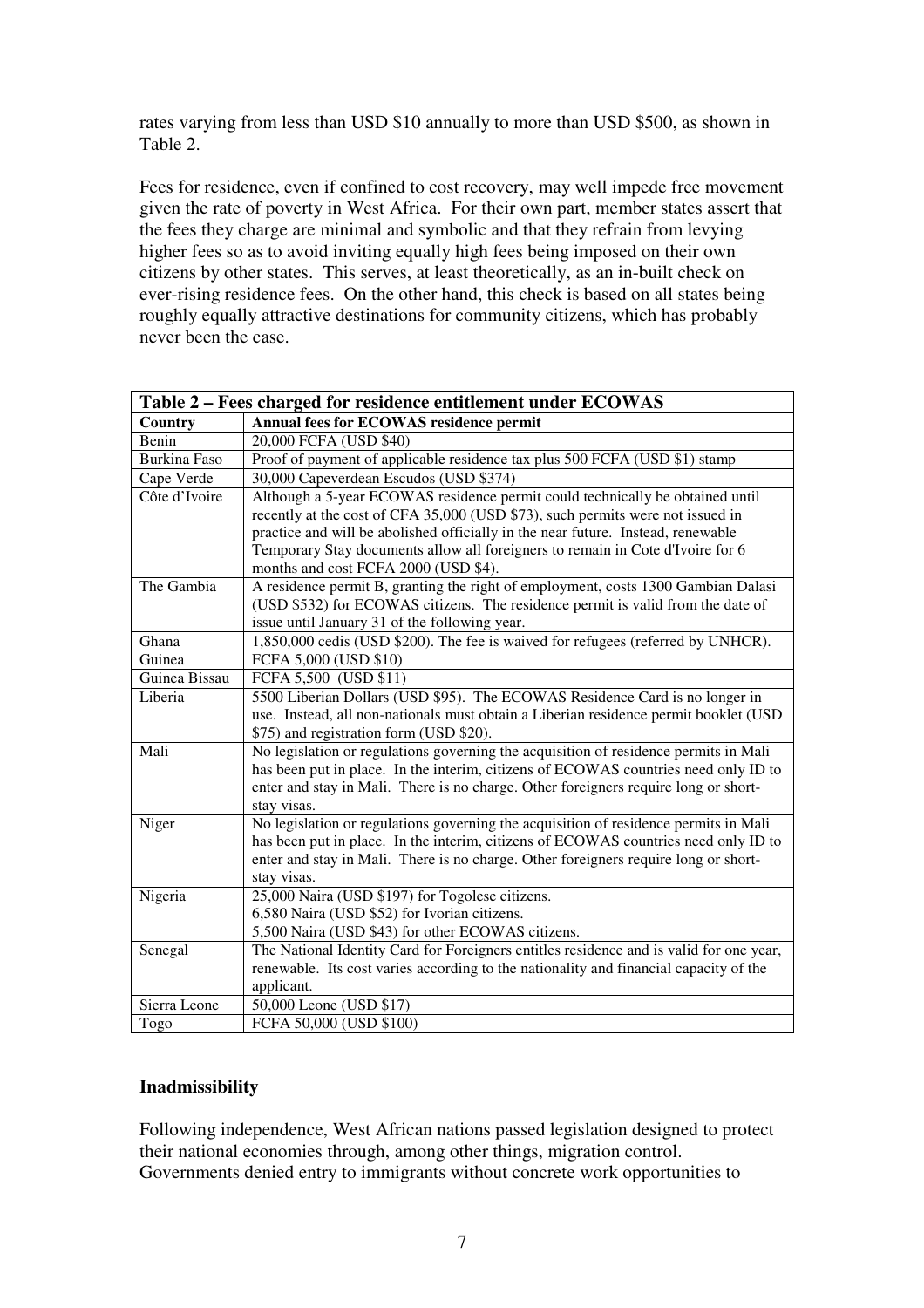ensure that the economic stability, tranquility and territorial integrity of the state were not threatened.<sup>19</sup>

In initiating a policy of regional integration, ECOWAS set out a much more liberal legal basis for inter-state movement, stipulating that community citizens of employable age<sup>20</sup> with valid travel documents and health certificates were free to enter, remain and work in member states.

Meanwhile, as would-be migrants in West Africa may be able to overcome the lack of information about the protocols and to raise the funds required to pay the fees associated with a residence permit, they may not be able to overcome national bars on admissibility. The admissibility or non-admissibility of categories of persons remains a threshold issue which, it will be recalled, member states reserved to themselves in article 4 of the Protocol.

# **Protocol A/P.1/5/79 Relating to Free Movement of Persons, Residence and Establishment, Chapter IV**

Article 4

l

Notwithstanding the provisions of Article 3 [granting community citizens the right of entry and stay provided they have valid travel documents and health certificates] above, Member States shall reserve the right to refuse admission into their territory any Community citizen who comes within the category of inadmissible immigrant under its laws.

In acknowledging state sovereignty over admissions in such unqualified terms, ECOWAS virtually invites national provisions more restrictive than and perhaps antipathetic to the non-discrimination, $2^{1}$  regional social cohesion and promotion and protection of human and peoples' rights objectives at the heart of the ECOWAS  $\frac{1}{2}$ initiative.<sup>22</sup>

As can be seen from Table 3, much of the legislation setting out inadmissibility provisions in member states antedates the protocols. This may account for the dated and discriminatory language of some of the provisions (idiots, epileptics, lepers) but it does not render them inoperative, notwithstanding that they may well be in conflict with the exhortations to non-discrimination in the protocols.

The range of exclusions is at once detailed and vague. In some countries, state officials enjoy an absolute discretion to reject would-be migrants seemingly without need of explanation or process.

<sup>&</sup>lt;sup>19</sup> Ahooja-Patel, K. 1974. Regulations governing the employment of non-nationals in West Africa. In Amin, S. (ed.) *Modern Migrations in Western Africa*. London: Oxford University Press.

<sup>&</sup>lt;sup>20</sup> Employable age is an implied rather than express condition of the protocols. No minimum or maximum age is in fact set out in them.

<sup>21</sup> See for example article 7 of the 1985 *Supplementary Protocol A/SP.1/7/85 on the Code of Conduct for the implementation of the Protocol on Free Movement of Persons, the Right of Residence and Establishment*

<sup>&</sup>lt;sup>22</sup> Article 4 of revised 1993 ECOWAS Treaty sets out the fundamental principles of the community and includes solidarity and collective self-reliance (b), accountability, economic and social justice (h), equitable and just distribution of costs and benefits of economic cooperation (k), maintenance of regional peace, stability an security through good neighbourliness (e) and promotion of protection of human and peoples' rights (g).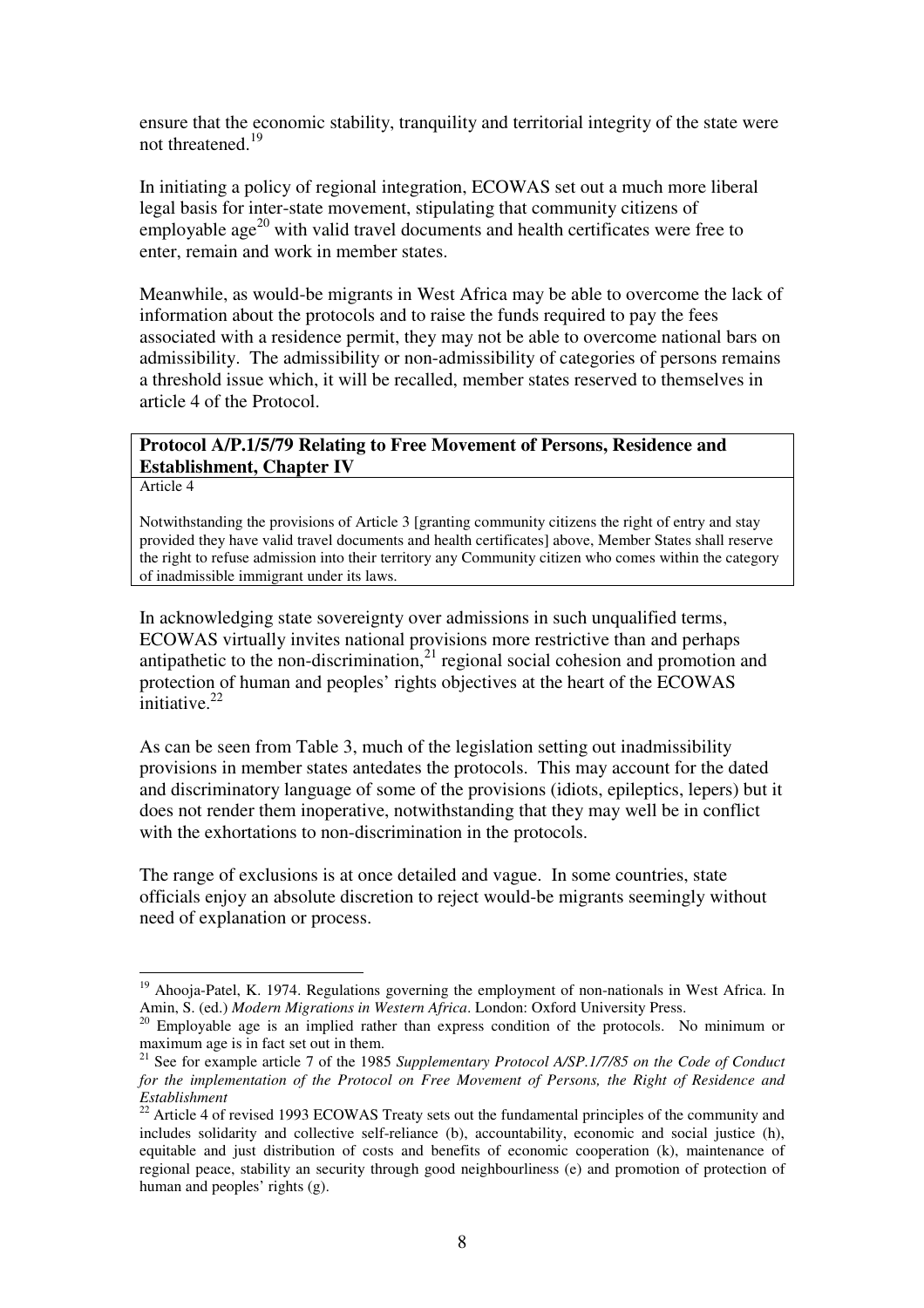Differing, ambiguous or lengthy inadmissibility provisions limit --or at least potentially limit-- the relevance of the ECOWAS protocols in facilitating mobility for citizens of an ECOWAS country interested in seeking and carrying out work in other member states. They would also frequently appear to directly contradict the qualification in article 3 of the 1986 *Supplementary Protocol (on Right of Residence),*  purporting to limit restrictions on the right of residence to those "justifiable by reasons of public order, public security and public health."<sup>23</sup>

| Table 3: Inadmissibility provisions in ECOWAS countries |                                                                                                  |  |  |  |  |
|---------------------------------------------------------|--------------------------------------------------------------------------------------------------|--|--|--|--|
| Country                                                 | $Law(s)$ and provisions                                                                          |  |  |  |  |
| Benin                                                   | Law n° 86-012 related to Foreigners in the Republic of Benin, 31 January 1986                    |  |  |  |  |
|                                                         | 15. Foreigners must present a passport, medical certificate, entry visa (or other                |  |  |  |  |
|                                                         | travel documents).                                                                               |  |  |  |  |
|                                                         | 16. People younger than 15 must be accompanied by a guardian.                                    |  |  |  |  |
|                                                         | Order $n^{\circ}$ 218 instituting a residence card in Benin and specifying the conditions of its |  |  |  |  |
|                                                         | issuance, 3 November 1992                                                                        |  |  |  |  |
|                                                         | 16. Individuals can be refused residence permits if their presence constitutes a threat          |  |  |  |  |
|                                                         | to public order.                                                                                 |  |  |  |  |
| <b>Burkina Faso</b>                                     | Ordonnance n° 84-049/CNR/PRES establishing the conditions of entry, stay and exit                |  |  |  |  |
|                                                         | for foreigners in Burkina Faso, 4 August 1984                                                    |  |  |  |  |
|                                                         | 3. Foreigners must have recognized and valid travel documents and visas, up-to-                  |  |  |  |  |
|                                                         | date international health certification, return ticket (or other proof of ability to             |  |  |  |  |
|                                                         | leave) and have completed appropriate application procedures.                                    |  |  |  |  |
|                                                         | 13. The minister of Public Health and Rural Development may impose special                       |  |  |  |  |
|                                                         | preventative conditions on travelers of all nationalities and origins.                           |  |  |  |  |
| Cape Verde                                              | No information presently available                                                               |  |  |  |  |
| Côte d'Ivoire                                           | Decision $n^{\circ}$ 2005-05/PR relating to the identification of persons and the stay of        |  |  |  |  |
|                                                         | foreigners in Côte d'Ivoire                                                                      |  |  |  |  |
|                                                         | 8. ECOWAS citizens have the right to freely circulate within the country for up to 3             |  |  |  |  |
|                                                         | months with a passport. Stays of longer than 3 months require a residence card.                  |  |  |  |  |
| The Gambia                                              | Immigration Act 1965                                                                             |  |  |  |  |
|                                                         | 12. It is unlawful for prohibited immigrants to enter or reside in The Gambia.                   |  |  |  |  |
|                                                         | 13. (1) Prohibited immigrants include:                                                           |  |  |  |  |
|                                                         | (a) persons without visible means of support (or who in the opinion of the                       |  |  |  |  |
|                                                         | Principal Immigration Officer are likely to become a pauper or public charge);                   |  |  |  |  |
|                                                         | (b) idiots and insane persons and those suffering from communicable diseases (as                 |  |  |  |  |
|                                                         | may be prescribed);                                                                              |  |  |  |  |
|                                                         | (c) undesirable persons;                                                                         |  |  |  |  |
|                                                         | (d) persons who on arrival lack a valid passport (or if underage, corresponding                  |  |  |  |  |
|                                                         | details in the accompanying adult's valid passport);                                             |  |  |  |  |
|                                                         | (e) prostitutes or other persons who (in the opinion of the Principal Immigration                |  |  |  |  |
|                                                         | Officer) derive their livelihood in whole or part from prostitution or other immoral             |  |  |  |  |
|                                                         | occupations (whether such prostitute or person is male or female);                               |  |  |  |  |
|                                                         | (f) persons subject to deportation order (from The Gambia)                                       |  |  |  |  |
| Ghana                                                   | Immigration Act, 202 February 2000 (Act 573)                                                     |  |  |  |  |
|                                                         | 4.1. Foreigners must have a valid passport or other valid travel document, or be                 |  |  |  |  |
|                                                         | exempt from needing a visa;                                                                      |  |  |  |  |
|                                                         | 8.1. Individuals prohibited entry include those: facing a deportation order; destitute;          |  |  |  |  |
|                                                         | refusing to have a medical exam; sentenced with an extraditable crime in a foreign               |  |  |  |  |
|                                                         | country; medically unfit; not conducive to the public good; procuring or attempting              |  |  |  |  |
|                                                         | to procure persons into Ghana for immoral purposes; carrying out activities that                 |  |  |  |  |
|                                                         | contradict the laws of Ghana; dependent on a prohibited person.                                  |  |  |  |  |

 $\overline{a}$ <sup>23</sup> 1986 *Supplementary Protocol on the Second Phase (Right of Residence) of the Protocol on Free Movement of Persons, the Right of Residence and Establishment,* Article 3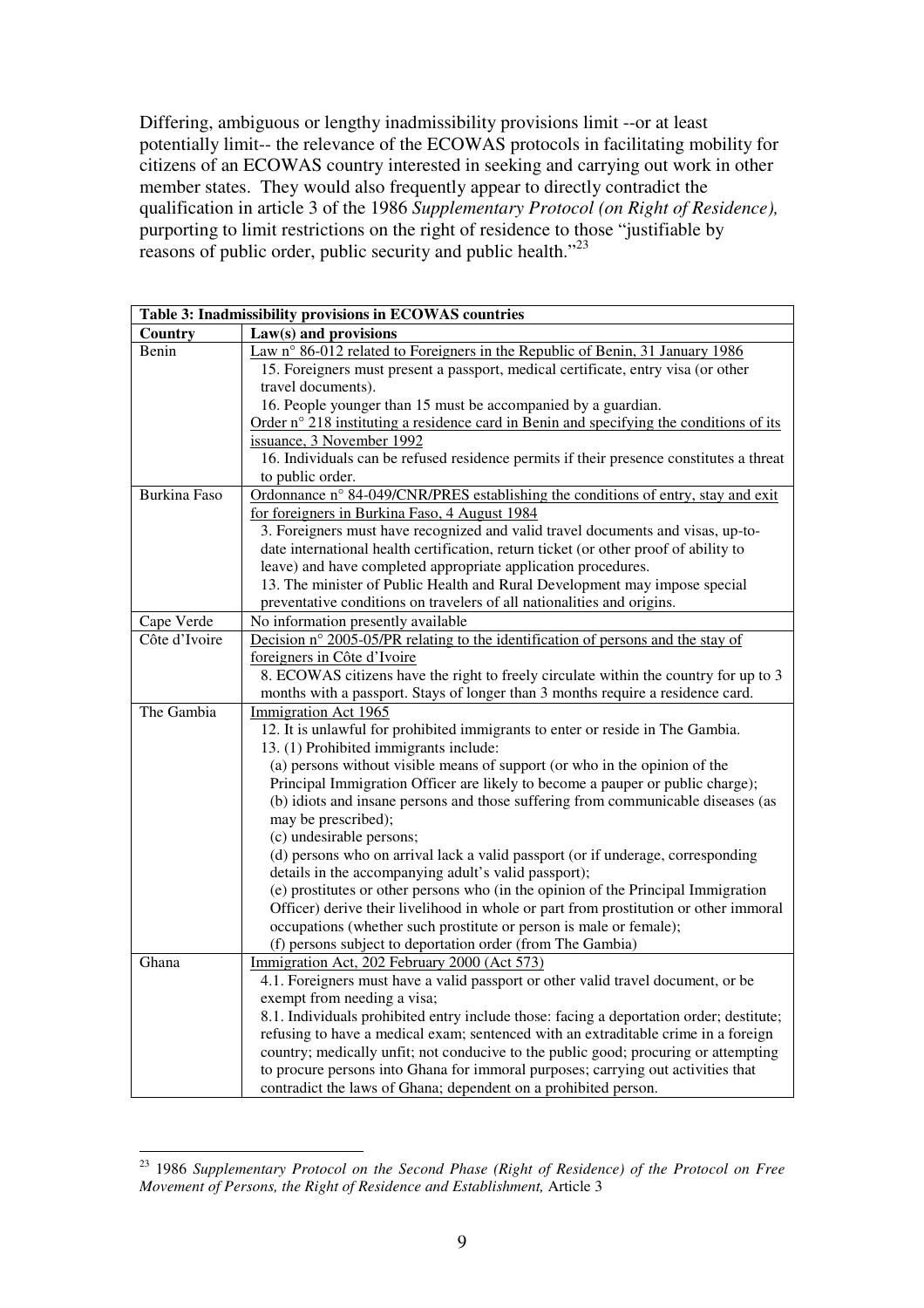|               | Table 3: Inadmissibility provisions in ECOWAS countries (continued)                                                                                            |  |  |  |
|---------------|----------------------------------------------------------------------------------------------------------------------------------------------------------------|--|--|--|
| Country       | $Law(s)$ and provisions                                                                                                                                        |  |  |  |
| Guinea        | Law L/9194/019/CTRN relating to the conditions of entry and stay of foreigners in                                                                              |  |  |  |
|               | the Republic of Guinea, 1994                                                                                                                                   |  |  |  |
|               | 3. Foreigners must have a valid passport.                                                                                                                      |  |  |  |
|               | 6.2. Citizens from countries with whom Guinea has reciprocal agreements do not                                                                                 |  |  |  |
|               | need visas.                                                                                                                                                    |  |  |  |
|               | 7. Even where reciprocal agreements exist, the Guinean government can forbid a                                                                                 |  |  |  |
|               | foreigner's entry for public security reasons.                                                                                                                 |  |  |  |
|               | 14. Foreigners must be in possession of an appropriate health certificate.                                                                                     |  |  |  |
| Guinea Bissau | Decree Law No.1/92                                                                                                                                             |  |  |  |
|               | 3. Preconditions for entry include valid travel document, visa (if necessary), proof<br>of means to support self, not subject to a prohibition of entry        |  |  |  |
|               | 17.1 Must be age of majority, must not be subject to a deportation or expulsion                                                                                |  |  |  |
|               | order, must not be involved in activities which could result in deportation.                                                                                   |  |  |  |
| Liberia       | The Alien and Nationality Law of the Republic of Liberia, Amended 9 May 1974                                                                                   |  |  |  |
|               | 5.1. Grounds for exclusion include: aliens who are feeble-minded, insane, mentally                                                                             |  |  |  |
|               | defective or epileptic, drug or alcohol addicts; those suffering from tuberculosis or                                                                          |  |  |  |
|               | leprosy; paupers, criminals, or prostitutes; persons without employment papers but                                                                             |  |  |  |
|               | seeking employment and likely to become a public charge (conditional entry                                                                                     |  |  |  |
|               | permissible in some circumstances); persons previously deported; stowaways, drug                                                                               |  |  |  |
|               | traffickers or those engaging in activities endangering the security of the country;                                                                           |  |  |  |
|               | those accused of being anarchists, communists, dissidents or spies.                                                                                            |  |  |  |
|               | 5.10. Foreigners must have a valid passport and medical certificate.                                                                                           |  |  |  |
| Mali          | Law n° 04-058 relating to the Conditions of Entry, Stay and Employment of                                                                                      |  |  |  |
|               | Foreigners in the Republic of Mali, 25 November 2004                                                                                                           |  |  |  |
|               | 2. Foreigners must hold a valid passport or travel document, entry visa (if needed),                                                                           |  |  |  |
|               | return or continuation ticket (or other proof of ability to repatriate, see article 43),                                                                       |  |  |  |
|               | and an international medical certificate.                                                                                                                      |  |  |  |
| Niger         | Ministry of Interior Decree n° 87-076/PCMS/MI/MAE/A of regulating the conditions                                                                               |  |  |  |
|               | of entry and stay of foreigners in Niger, 18 July 1987<br>2. Foreigners must show a national passport or travel document with Niger visa (if                   |  |  |  |
|               | necessary), international vaccination certificate, return ticket (or proof of resources                                                                        |  |  |  |
|               | to cover departure).                                                                                                                                           |  |  |  |
|               | 3. Notwithstanding the above, foreigners can still be expelled or refused                                                                                      |  |  |  |
|               | authorization to continue their stay in Niger.                                                                                                                 |  |  |  |
| Nigeria       | Immigration Act, Amended 1972                                                                                                                                  |  |  |  |
|               | 17. Prohibited migrants include those likely to become a public charge; idiots and                                                                             |  |  |  |
|               | insane persons; those convicted of crimes; whose presence is deemed contrary to                                                                                |  |  |  |
|               | the interest of national security; persons against whom an order of deportation is in                                                                          |  |  |  |
|               | force; and individuals without a valid passport.                                                                                                               |  |  |  |
| Senegal       | Decree $n^{\circ}$ 71-860 relating to the conditions of admission, stay, and establishment of                                                                  |  |  |  |
|               | foreigners [in Senegal], 28 July 1971                                                                                                                          |  |  |  |
|               | 1. Foreigners must have a valid passport, entry visa, proof of sufficient funds to                                                                             |  |  |  |
|               | repatriate, and international health vaccination certificates.                                                                                                 |  |  |  |
| Sierra Leone  | The Non-citizens (registration, immigration, and expulsion) Act, 1965                                                                                          |  |  |  |
|               | 19.2. Prohibited persons include those likely to become paupers; idiots and insane<br>persons; those deemed undesirable or dangerous to peace; persons with an |  |  |  |
|               | expulsion order against them; persons not in possession of valid travel documents;                                                                             |  |  |  |
|               | prostitutes, brothel keepers, or persons who allow the defilement of young girls.                                                                              |  |  |  |
|               | 20. The Governor General may prohibit entry of any non-citizen with absolute                                                                                   |  |  |  |
|               | discretion.                                                                                                                                                    |  |  |  |
| Togo          | Law $n^{\circ}$ 87-12 relating to policy on foreigners                                                                                                         |  |  |  |
|               | 11. Residence permits can be refused at the discretion of the authorities.                                                                                     |  |  |  |
|               | 12. Residence permits are revoked in the cases of individuals convicted of crimes.                                                                             |  |  |  |

With national restrictions on entry open to interpretation, the more ambiguous or discretionary the provision and the more numerous the categories, the greater the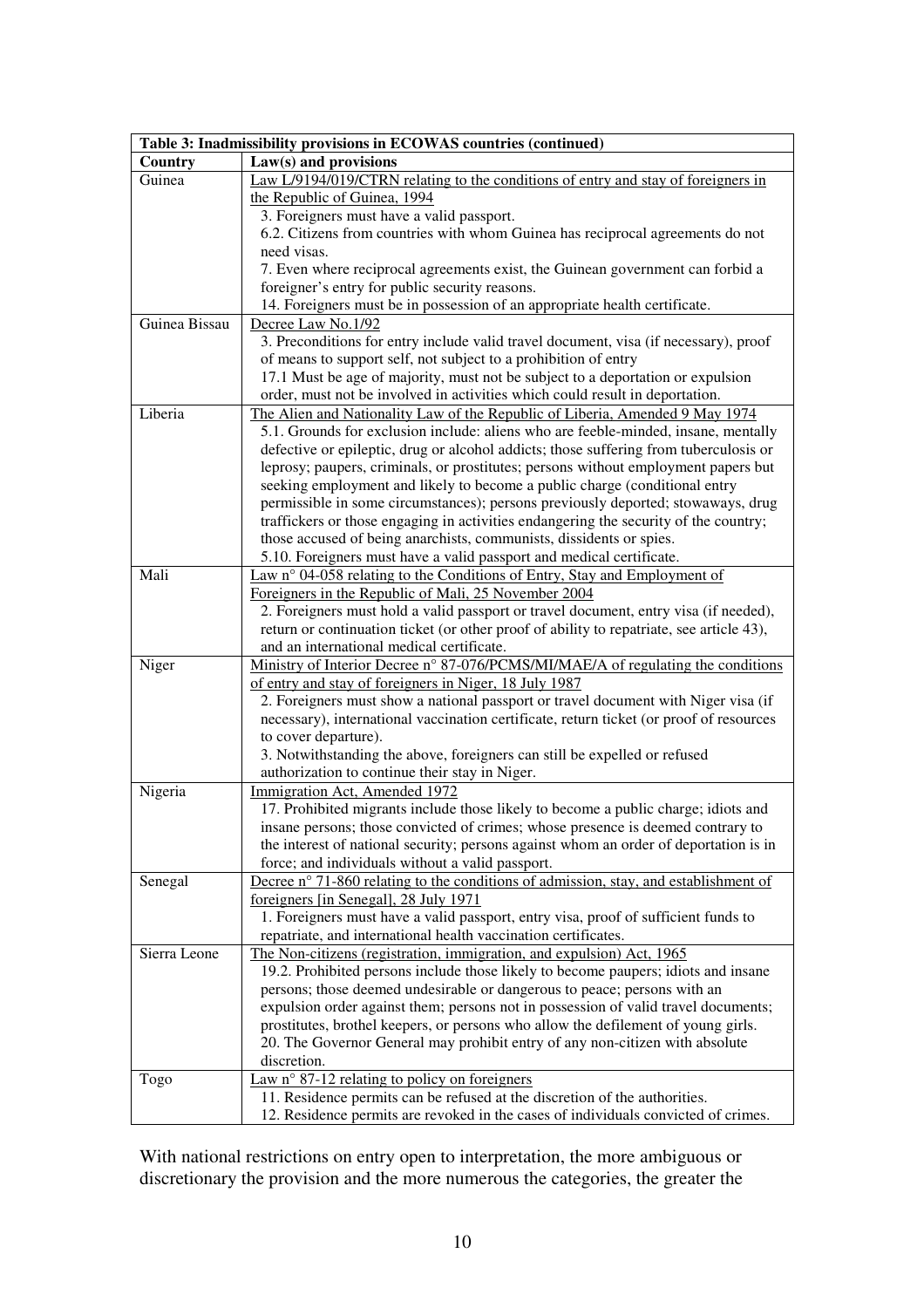likelihood that interpretations will lead to unjust refusals or at least refusals inconsistent with the spirit and objectives of the protocols, particularly in the absence of clear interpretative guidance from responsible ministries or courts. Given the relatively poor level of implementation of the protocols throughout the region, such guidance is not likely to have been provided.

### **Expulsion**

Also potentially undermining the protocols is overbroad recourse to expulsion. Member states sought to forestall such abuse by ensuring that the protocols, the Revised 1993 ECOWAS Treaty and the 1994 ECOWAS Convention on Extradition.<sup>24</sup> specified procedures for migrant admission and expulsion consistent with international human rights standards, in particular the International Covenant on Civil and Political Rights,<sup>25</sup> the International Covenant on Economic, Social and Cultural Rights<sup>26</sup> and the International Convention on the Protection of the Rights of All Migrant Workers and Members of their Families.<sup>27</sup>

### **Main expulsion provisions in protocols**

## **Protocol A/P.1/5/79 Relating to Free Movement of Persons, Residence and Establishment, Chapter IV**

Article 11

 $\overline{a}$ 

1. A decision to expel any citizen of the Community from the territory of a Member State shall be notified to the citizen concerned as well as the government of which he is a citizen and the Executive Secretary of ECOWAS.

2. The expenses incurred in the expulsion of a citizen shall be borne by the Member State which expels him.

3. In case of expulsion, the security of the citizen concerned as well as that of his family shall be guaranteed and his property protected and returned to him without prejudice to his obligations to a third party.

4. In case of repatriation of a citizen of the Community from the territory of a Member State, that Member State shall notify the government of the State of origin of the citizen and the Executive Secretary.

5. The cost of repatriation of a citizen of the Community from the territory of a Member State shall be borne by the citizen himself or in the event that he is unable to do so by the country of which he is a citizen.

<sup>24</sup> A/PI/8/94. The ECOWAS *Convention on Extradition* was signed by all member states (at that time including Mauritania) in Abuja, Nigeria, on 6 August 1994

Adopted by UN General Assembly resolution 2200 on 16 December 1966, entered into force on 23 March 1976.

<sup>&</sup>lt;sup>26</sup> Adopted by UN General Assembly resolution 2200 on 16 December 1966, entered into force on 3 January 1976.

 $27$  Adopted by UN General Assembly resolution 45/158 of 18 December 1990, entered into force on 1 July 2003.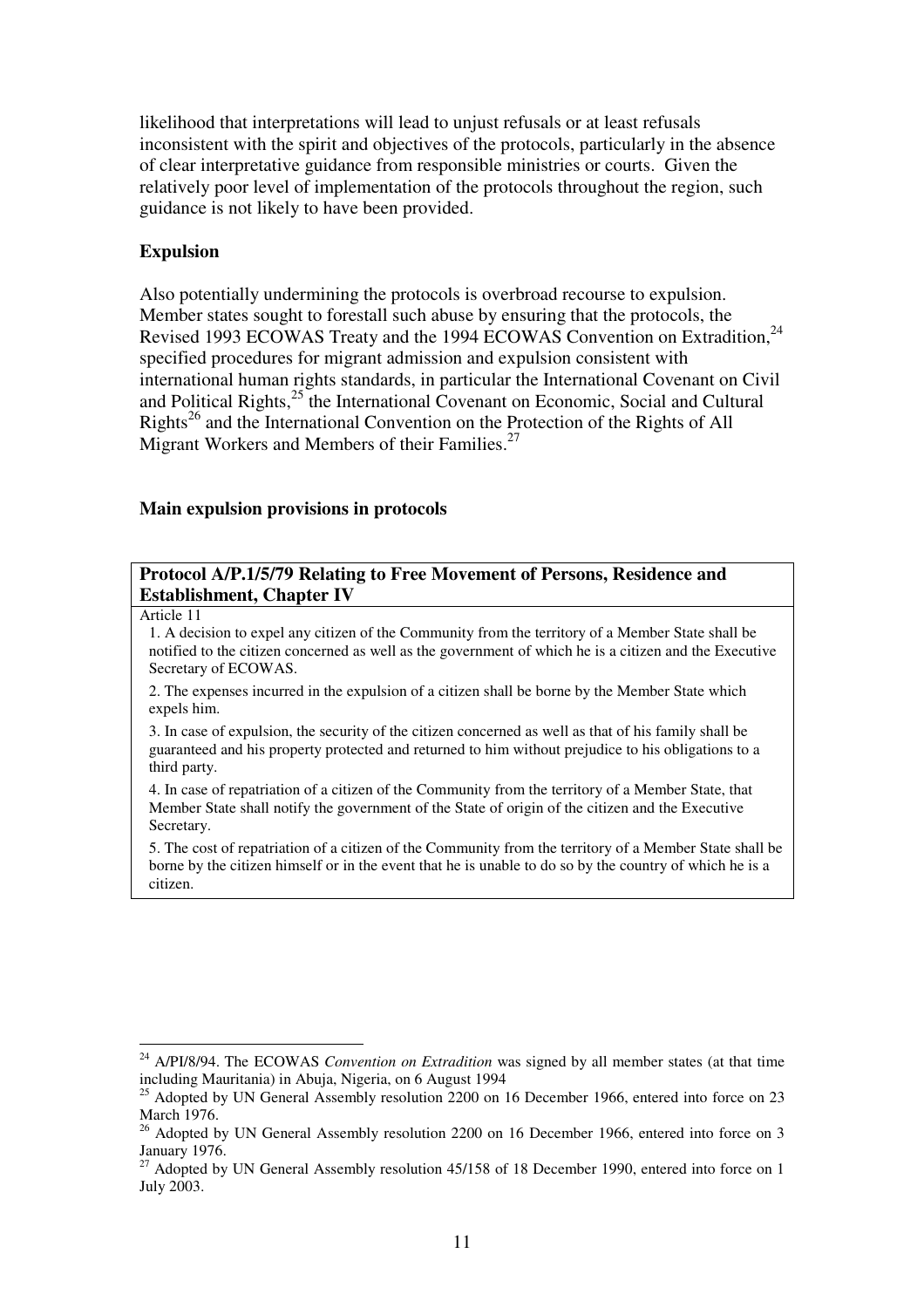# **Supplementary Protocol A/SP.1/7/85 on the Code of Conduct for the Implementation of the Protocol of Free Movement of Persons, Residence and Establishment [1985]**

#### Article 3

1. In the event of clandestine or illegal immigration, both at national as well as Community level, measures shall be taken to guarantee that illegal immigrants enjoy and exercise their fundamental human rights.

2. The fundamental human rights of expelled immigrants or of the immigrant subject to such a measure by virtue of the laws and regulations of the host Member State, as well as the benefits accruing from his employment, shall be respected. Any expulsion orders shall be enforced in a humane manner without injury to the person, rights or properties of the immigrant.

3. Any person under an expulsion order shall be given a reasonable period of time to return to his country of origin.

4. Any expulsion order which may lead to the violation of fundamental human rights is prohibited.

5. By virtue of the fundamental human rights enjoyed by clandestine immigrants, host Member States shall ensure that repatriation takes place under legal and properly controlled procedures.

6. Where it is absolutely necessary, expulsion shall be contemplated solely on strictly legal grounds; in any case, it shall be effected with due respect for the human dignity of the expelled immigrant.

7. Any immigrant citizen of the Community traveling to a Member State other than his State of origin or desiring to reside or establish in such a Member State shall fulfill the conditions stipulated under the different Protocols on the free movement of persons, right of residence and establishment.

# **Supplementary Protocol A/SP.1/7/86 on the Second Phase (Right of Residence) of the Protocol on Free Movement of Persons, Residence and Establishment [1986]**

### Article 13

1. Migrant workers and members of their families may not be affected by collective or en masse expulsion orders.

2. Each case of expulsion shall be considered and judged on an individual basis.

Article 14

1. Migrant workers and members of their families whose status comply with the residence requirements may only be expelled from the host Member State:

- a. for reasons of national security, public order or morality
- b. if, having been duly informed of the consequences, they refuse to comply with the orders given to them by a public medical authority for the purpose of protecting public health
- c. if an essential condition for the issuance or the validity of their authorization of residence or work permit is not fulfilled;
- d. in accordance with the laws and regulations applicable in the host Member State.

2. Any from of expulsion may only be based on a well-founded legal or administrative decision taken in accordance with the law.

3. The immigrant, the Government of his country of origin and the Executive Secretariat should receive written notice of the decision for information purposes.

4. When an expulsion order is made out by a legal or an administrative authority the immigrant concerned may appeal, or may have recourse to an appeal in accordance with the rules and regulations of the host Member State. The recourse to an appeal shall constitute a suspension of the expulsion order, unless it is not explicitly justified by reasons of national security or public order.

If such a decision has already been executed and is subsequently annulled, the person concerned is entitled to claim damages in accordance with the law.

5. In case of expulsion, the immigrant concerned shall be granted a reasonable period of time to allow him collect any salaries or other allowances due to him from his employer, settle any contractual commitments and, when required --for reasons of personal security-- to obtain authorization to go to a country other than his country of origin. The situation of the family of the immigrant concerned shall also be taken into consideration.

6. The expulsion or departure from the host Member State shall conversely affect the entitlements obtained through legislation by the migrant worker or a member of his family.

7. In case of expulsion, the authorities of the host Member State shall bear the expenses resulting therefrom and shall not pressurise those affected in any way to accept a simplified procedure, such as "voluntary departure" if such affected persons have not expressly requested it.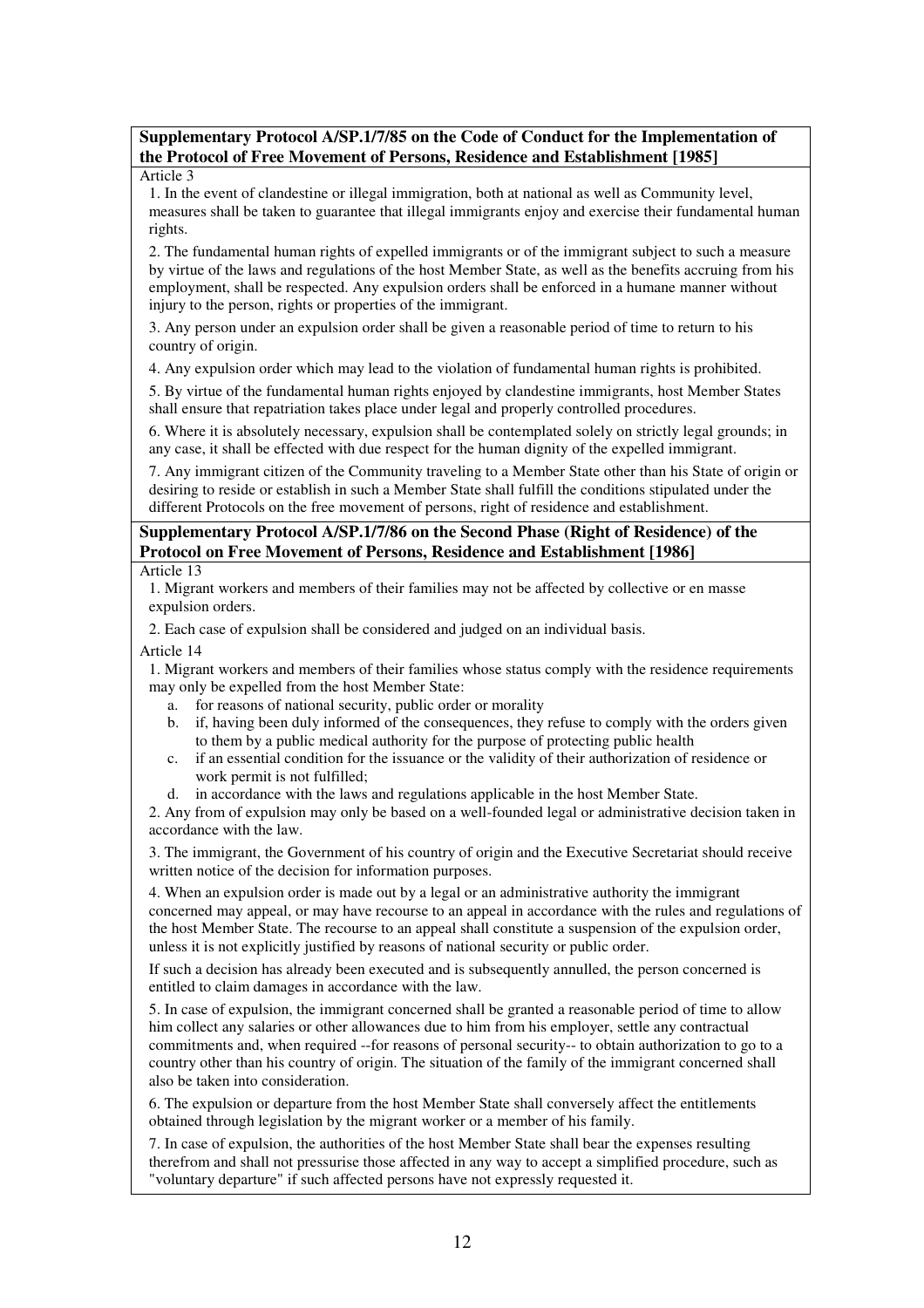#### **Supplementary Protocol A/SP.1/7/86 [1986] (continued)**

#### Article 15

1. Consular or diplomatic authorities of the Member State of origin or of the country representing the interest of the country of origin shall be advised of any decision to expel a migrant worker or member of his family legally present in the host Member State, at least forty-eight (48) hours before the expulsion takes effect.

2. The migrant worker and members of his family may appeal for the protection and assistance of consular and diplomatic authorities of their countries of origin and may receive advisory services from them to defend his right, if the rights conferred on him by this Protocol or by legislation in the host Member State are infringed upon.

3. The migrant worker as well as members of his family are legal personalities.

4. In case of dispute of the rights mentioned in paragraph 3 of this Article, the worker may put forth his claims to a competent body, either personally, or through his representatives.

#### Article 16

 $\overline{a}$ 

1. Any expulsion decided upon for the reasons mentioned above shall, in accordance with the applicable laws, conform with the procedures stipulated under the provisions of this Protocol.

2. No expulsion order may be carried out without ensuring that all the fundamental rights of the migrant worker have been respected.

Compared to the untrammeled authority of member states to erect inadmissibility provisions, the protocols stipulate wide-ranging protections against expulsion.

The (1979) Protocol sets out the general requirements of notice (to the individual concerned and their state of origin), the responsibility for paying for the expulsion and the need to ensure the person concerned's security and protect their property.

The 1985 Supplementary Protocol confirms the undiminished entitlement of even illegal immigrants to their fundamental rights and dignity, requiring that expulsion orders be carried out humanely without injuring the person concerned's rights or property and that those concerned be given a reasonable time to leave.

The 1986 Supplementary Protocol explicitly forbids mass or collective expulsion and guarantees to all individuals subject to expulsion the right to contest such order through an appeal with suspensive effect. It also obliges expelling states to notify authorities of the person concerned's state of origin at least two days prior to the expulsion taking effect.

Dealing as it does with Community citizens lawfully residing in a host country, one would expect the 1986 Supplementary Protocol to establish very onerous restrictions on expulsion. And so, initially, it does. Four categories are enumerated. The first two pertain to national security, public order, morality and public health, echoing but not repeating the public order, public security and public health grounds for refusing the right of residence to a Community citizen in the first place.<sup>28</sup>

The third permits expulsion for non-fulfillment of an essential condition for the issuance or validity of residence or work authorization, without stipulating what such essential conditions are. Given the opacity of member states' residence and work

<sup>28</sup> 1986 *Supplementary Protocol A/SP.1/7/86 on the Second Phase (Right of Residence) of the Protocol on Free Movement of Persons, the Right of Residence and Establishment*, Article 3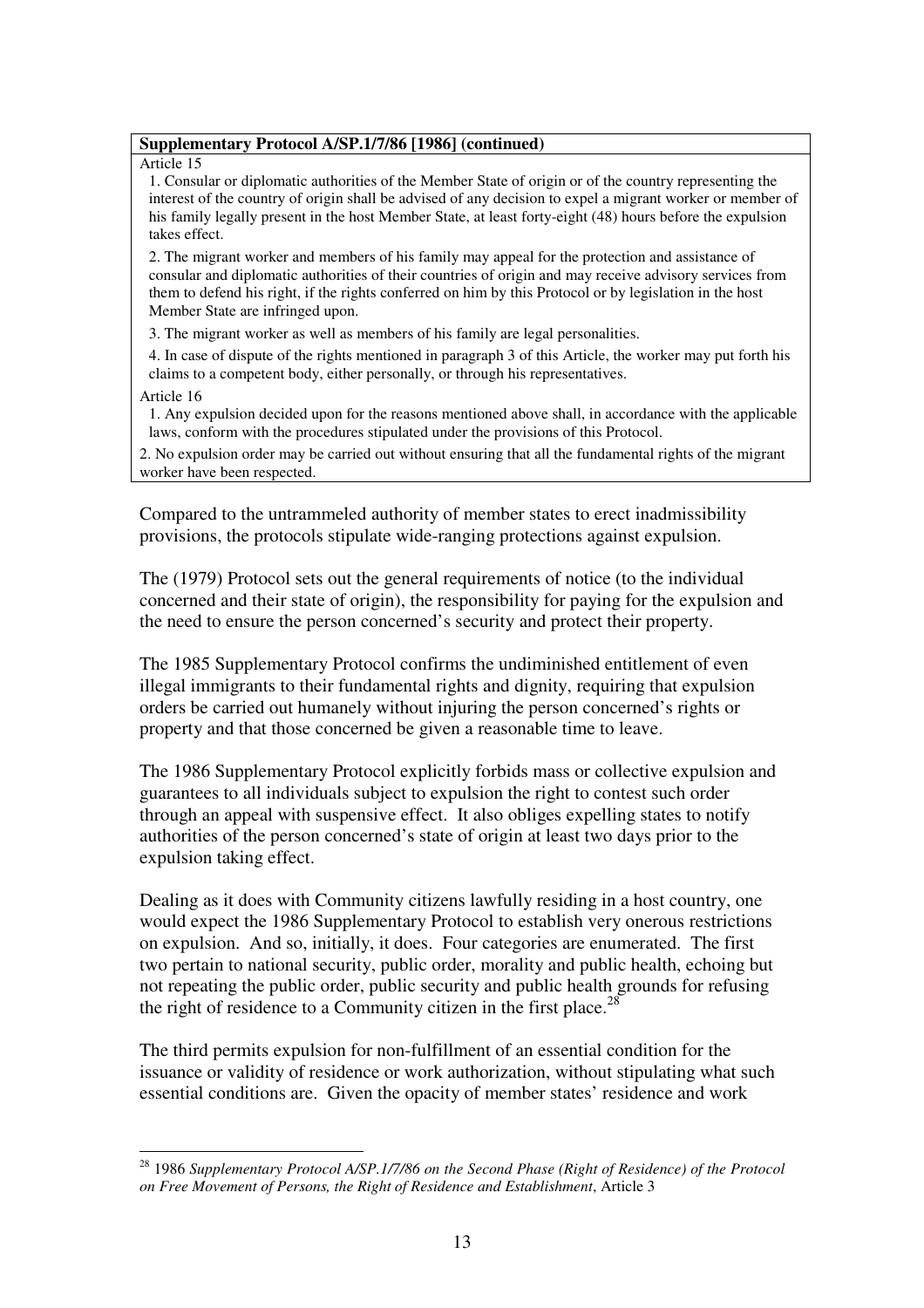authorization regimes, the ambiguity of the "essential condition provision" undermines the justifications for expulsion.

The fourth, in a manner akin to the deference shown to member states on matters of inadmissibility, permits expulsion of migrants legally residing in a host country "in accordance with the laws and regulations applicable in the host Member State."<sup>29</sup> This provision does not require such laws and regulations to be within national security, public order, morality or public health grounds. Thus, it would appear to affirm whatever discretionary authority member states reserve to themselves on the matter of expulsion in their domestic laws. Given the breadth of states' inadmissibility provisions, which are undoubtedly "laws and regulations applicable in the host Member State," the protocols' apparent circumscription of grounds for expulsion appears somewhat illusory.

# **Expulsion in practice**

 $\overline{a}$ 

Certainly mass expulsions were a feature of West Africa migration management prior to the ECOWAS Treaty and protocols: Côte d'Ivoire (1958, 1964), Senegal (1967), Ghana (1969), Sierra Leone (1968), and Guinea Conakry (1968).

While the last ten years have been better, state practice since the advent of the Treaty and protocols fails to completely reassure. Expulsions, including mass expulsions after their specific proscription in the 1986 Supplementary Protocol, and border closures have occurred.<sup>30</sup>

The mass expulsions which have taken place in most instances involved individuals forming part of a large, unregistered population understandably of concern to the host state. This being said, it is apparent that mass expulsions of ECOWAS migrant workers would violate not only the spirit and letter of the regional law,<sup>31</sup> they would undermine the broader regional aims and principles set out in the ECOWAS Treaty: co-operation and integration leading to economic union, $32$  balanced development,  $33$ equality and inter-dependence,  $34$  solidarity,  $35$  good neighbourliness,  $36$  promotion of human rights, $37$  equitable distribution of costs and benefits of economic cooperation

<sup>29</sup> 1986 *Supplementary Protocol A/SP.1/7/86 on the Second Phase (Right of Residence) of the Protocol on Free Movement of Persons, the Right of Residence and Establishment*, Article 14(1)(d)

<sup>&</sup>lt;sup>30</sup> In September 1982, Ghana closed its borders with Togo. In December 1982, Sierra Leone expelled members of the Foulah Community. In 1983, Liberia expelled its so-called foreigners. Also in 1983, Nigeria evicted nearly 1.5 million West African migrants and, in 1985, a further 700,000 citizens of Ghana, Niger and other ECOWAS states. In 1985, Côte d'Ivoire expelled 10,000 Ghanaians. In 1990, Senegal deported approximately 500,000 Mauritanians. Early in 1996, and again in 2003 and 2004, Nigeria closed its border with the Republic of Benin. Even as recently as February 2007, in the run up to its elections in April, Nigeria indicated it intended to deport ECOWAS migrants. See: Adepoju, 1983; 1984; 1986; 1995b; Adebusoye, 1995; Afolayan, 1988; 1999; BBC, 2007; OhmyNews, 2007; Tonah, 2002,

<sup>31</sup> 1986 *Supplementary Protocol A/SP.1/7/86 on the Second Phase (Right of Residence) of the Protocol on Free Movement of Persons, the Right of Residence and Establishment*, Article 13(1)

 $32$  1993 Revised Treaty of ECOWAS, Articles 3(1) and 3(2)(e)

<sup>&</sup>lt;sup>33</sup> 1993 Revised Treaty of ECOWAS, Article 3(2)(k)

<sup>&</sup>lt;sup>34</sup> 1993 Revised Treaty of ECOWAS, Article 4(a)

<sup>&</sup>lt;sup>35</sup> 1993 Revised Treaty of ECOWAS, Article 4(b)

<sup>&</sup>lt;sup>36</sup> 1993 Revised Treaty of ECOWAS, Article 4(e)

<sup>&</sup>lt;sup>37</sup> 1993 Revised Treaty of ECOWAS, Article 4(g)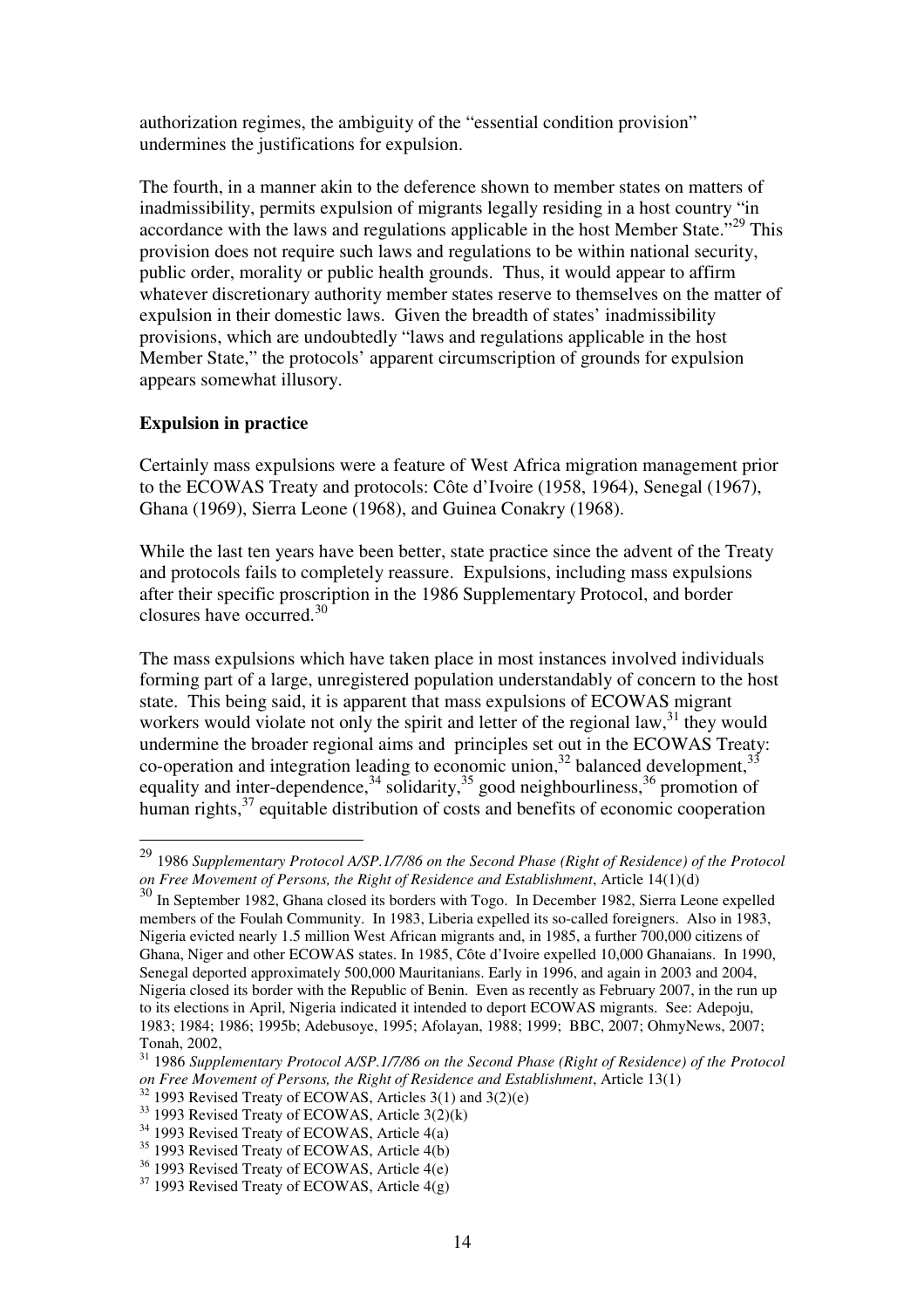and integration<sup>38</sup> and, importantly, observance of the rules of the Community,  $39$ including presumably protections against mass expulsion and respect for due process in individual expulsions.

# **Refugees in West Africa**

At the end of 2006, there were approximately 261,800 refugees in West Africa, including approximately 117,000 from Liberia and 18,000 from Sierra Leone.<sup>40</sup> Though ECOWAS citizens, toleration of the residence of these individuals in their host countries, whether in refugee camps, in rural communities or dispersed in urban settings, often depended upon their status as refugees. Fuller implementation of the ECOWAS protocol, particularly its Phase II dealing with residence, would entitle all citizens of West African member states willing and able to work, including refugees, to secure residence and the right to seek and carry out such work.<sup>41</sup>

# **Relationship between ECOWAS Treaty and refugees**

The ECOWAS Treaty is not a refugee instrument. The 1951 *Convention relating to the status of refugees*, its 1967 Protocol, and the regional 1969 *OAU Convention governing the specific aspects of refugee problems in Africa* are not economic instruments. Nor however are the refugee instruments and the protocols in conflict.

As observed in the immediately preceding section, the ECOWAS Treaty promotes a number of aims broader than economic integration, including solidarity and collective self-reliance, maintenance of regional peace, stability and security through good neighbourliness and promotion and protection of human and peoples' rights. Moreover, neither the Treaty nor its protocols purports to limit the applicability of benefits in other regional or universal instruments. Article 84 of the 1993 Revised Treaty of ECOWAS provides that:

 1. Member States may conclude agreements among themselves and with non-Member States, regional organisations or any other international organisation, provided that economic agreements are not incompatible with the provisions of this Treaty ....<sup>42</sup>

Similarly, article 24 of the 1986 Supplementary Protocol states that:

1. No provisions of this Protocol may be interpreted to adversely affect more favourable rights or liberties guaranteed to migrant workers or members of their families by:

 $\overline{a}$  $38$  1993 Revised Treaty of ECOWAS, Article 4(k)

<sup>&</sup>lt;sup>39</sup> 1993 Revised Treaty of ECOWAS, Article 4(i)

<sup>&</sup>lt;sup>40</sup> UNHCR. 2006 Global Trends: Refugees, Asylum-seekers, Returnees, Internally Displaced and Stateless Persons. Division of Operational Services, Field Information and Coordination Support Section, June 2007.

<sup>&</sup>lt;sup>41</sup> Article 2 of the 1986 Supplementary Protocol A/SP.1/7/86 on the Second Phase (Right of Residence) of the Protocol on Free Movement of Persons, the Right of Residence and Establishment obliges member states to "grant to citizens of the Community, who are nationals of other Member States, the right of residence it its territory for the purpose of seeking and carrying out income earning employment."

<sup>&</sup>lt;sup>42</sup> 1993 Revised Treaty of ECOWAS, Article 84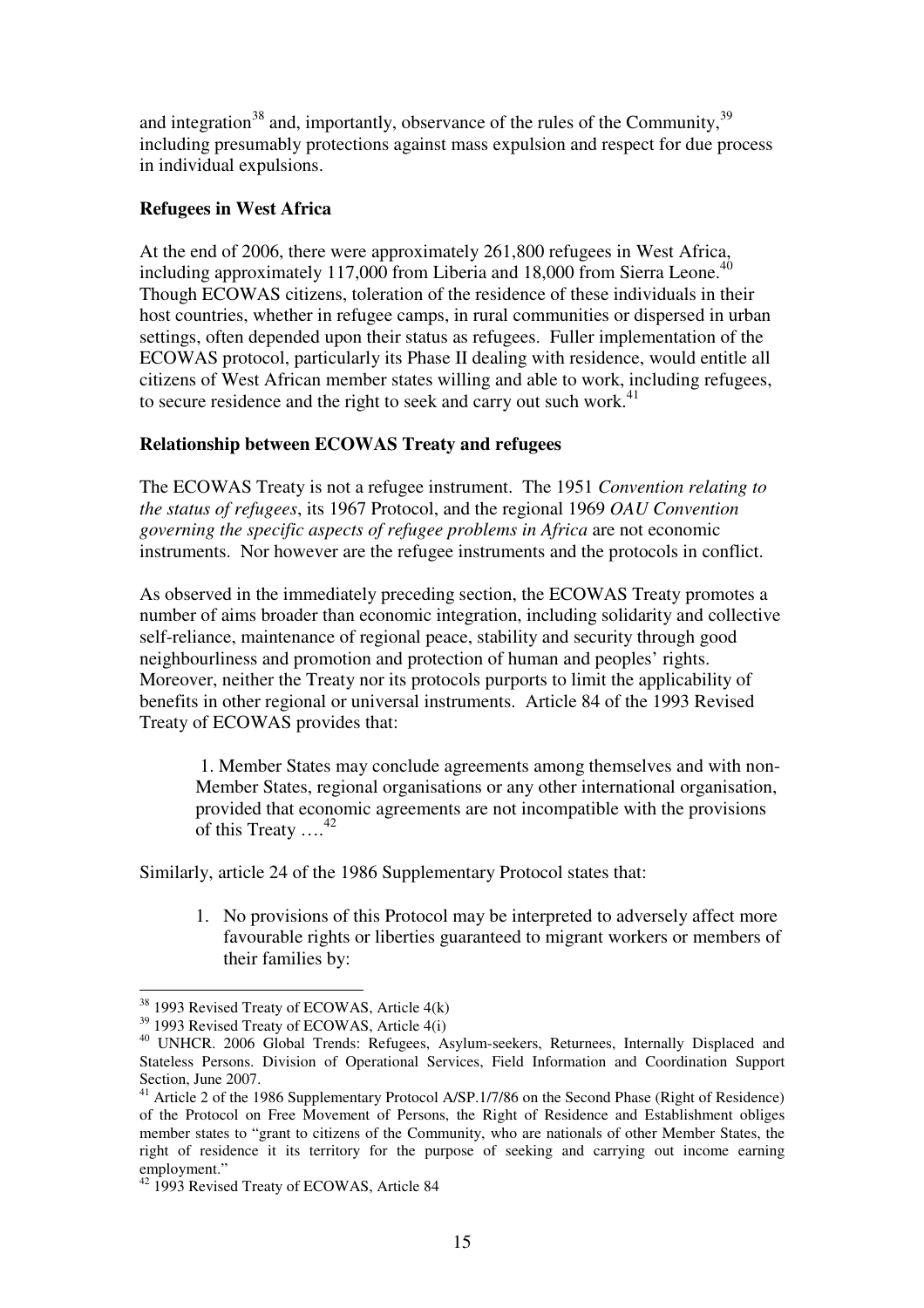- a. law, legislation or practice in a Member State, or
- b. any international agreement in force vis-à-vis the Member State concerned.<sup>43</sup>

For its part, the 1951 *Convention relating to the status of refugees* stipulates, at article 5:

Nothing in this Convention shall be deemed to impair any rights and benefits granted by a Contracting State to refugees apart from this Convention.<sup>44</sup>

The only question therefore was whether the entry, stay, residence and establishment provisions in the protocols, though not drafted with refugees in mind, apply to them nevertheless. UNHCR and ECOWAS appear to believe that they do.<sup>45</sup> Many member states however are more equivocal.

Formal articulations of member state concerns are difficult to obtain. The concerns underpinning them, however, are not difficult to identify. Given the recent history of massive displacement in West Africa unforeseen by the founders of ECOWAS and the significant deterioration in West African economies through the 1980s and 1990s, there is reluctance to accede to an interpretation of the protocols which would oblige host states to regularize the stay of, in some cases, many thousands of ECOWAS citizens who became refugees in their countries.

The principal fears of host states appear to be twofold: first, that large numbers of refugees pose a threat of instability through --the perception of-- disproportionate involvement in common crime or in support for dissident political factions in their countries of origin; second, that recognizing an entitlement of refugees to remain in the host states on the basis of the ECOWAS protocols will *ipso facto* terminate the status of the refugees and result in a withdrawal of support to the refugee communities from UNHCR and other actors.

The first set of concerns may be overstated given the absence of reliable data on the proportion of crimes committed by refugees in the states concerned but form a powerful, emotive and not infrequently political issue for government officials in host states. Notwithstanding that refugees in West Africa often share significant ethnic, linguistic and other affinities with the populations of their host states, they are perhaps as often scapegoats for ills in West African societies as they are for the same sorts of ills in European, North American or other societies.

While these perceptions are unlikely to change quickly, there is no doubt that the protocols already contain significant exceptions for the exclusion from benefits of

 $\overline{a}$ 

<sup>43</sup> 1986 *Supplementary Protocol A/SP.1/7/86 on the Second Phase (Right of Residence) of the Protocol on Free Movement of Persons, the Right of Residence and Establishment*, Article 24

<sup>44</sup> 1951 *Convention relating to the status of refugees*, article 5

<sup>&</sup>lt;sup>45</sup> See for instance the final report of the meeting of ECOWAS's Trade, Customs and Free Movement of Persons Committee in Accra, Ghana, 25-27 September 2007, at paras 21 to 23, which endorses the view that refugee status and ECOWAS residence are not incompatible and urges, inter alia, that ECOWAS member states issue travel documents to their nationals who are refugees, that host states formally confer the right of residence on ECOWAS citizens who are refugees and that the validity of such residence be for three years and renewable.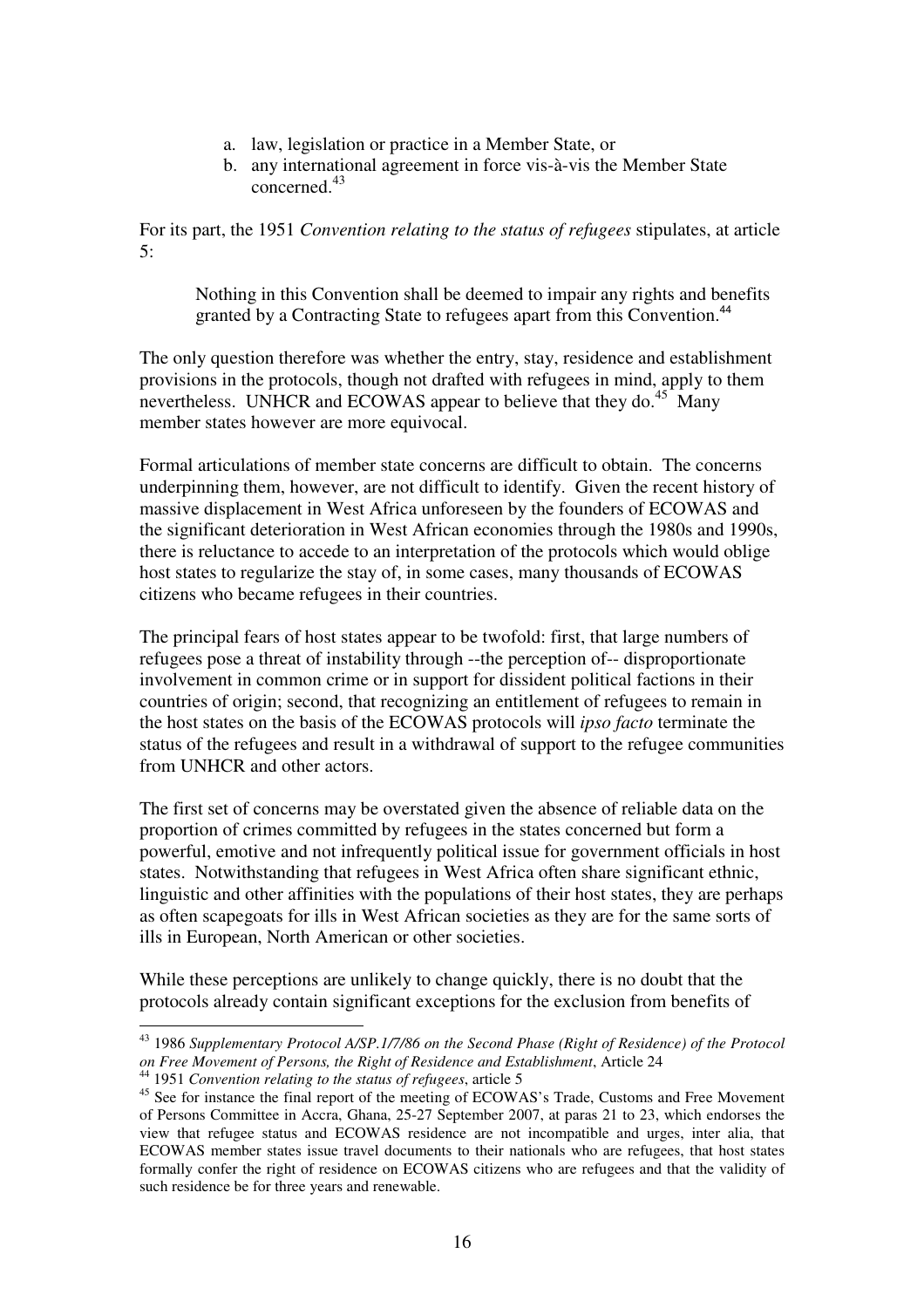those determined to be dangers to national security or public order. There is accordingly no reason on this ground to deny the benefits of the protocols to ECOWAS citizens who happen to be refugees and who are not dangers to national security or public order.

The second set of concerns may also be overstated. States' anxiety at having to provide for indigent refugees supposes that governments make such assistance available. This is in West Africa, for the time being, not necessarily the case. Moreover, most countries have inadmissibility provisions relating to those unable to support themselves. Even the relatively much richer European Union conditions the right of residence of Community citizens for periods of more than three months on the individual's ability to support her or him self.<sup>46</sup> The practice of the European Union is instructive in this regard and should allay the concern of West African Governments that they would, by recognizing individuals' right of residence under the ECOWAS protocols, become responsible for providing for individuals unable to provide for themselves.

The protocols do not purport to oblige host states to support ECOWAS citizens residing in their states. What they require is that host states facilitate such residence for ECOWAS citizens --in possession of a valid travel document and health certificate and not otherwise inadmissible-- for the purposes of seeking and carrying out employment. It is up to individuals to support themselves, ideally from the income they derive carrying out employment in the host state, but otherwise however they might, including, for refugees, potentially, with transitional support from UNHCR or other entities.

# **Misunderstandings all round**

 $\overline{a}$ 

As set out in a recent paper by Jeff Crisp and Amy Slaughter, the prevailing model of refugee protection and assistance since the 1960s has been:

[for] UNHCR and other humanitarian organizations [to assume] a primary role in the delivery and coordination of support to refugees, initially by means of emergency relief operations and subsequently through long-term 'care and maintenance' programmes. Host country involvement has been limited, focused primarily on the admission and recognition of refugees on their territory; respect for the principle of *non-refoulement* (which prevents refugees from being returned to a country where their life or liberty would be [sic] at danger); and the provision of security to refugees and humanitarian personnel.

Under the terms of this arrangement, the notion of 'state responsibility' (i.e. the principle that governments have primary responsibility for the welfare of

<sup>&</sup>lt;sup>46</sup> By contrast, the Nordic Common Labour Market of Denmark, Finland, Iceland, Norway and Sweden established in 1954 gave rise to the Nordic Social Security Convention in 1955 which allows citizens of a member state working or living in another state enjoy the same social security and other social rights (health and child care, welfare, pension and unemployment benefits) as the host country's own nationals. This order of reciprocal benefit is unusual and undoubtedly owes much to the relatively small populations of the several countries, their advanced economies and the progressive realization of such benefits over the more than 50 years operation of the arrangement. See address by Mr. Sten Svensson, representative of the Nordic council to the UN Social Summit in Copenhagen, 2000 (http://www.un.org/documents/ga/conf166/una/950309144703.htm)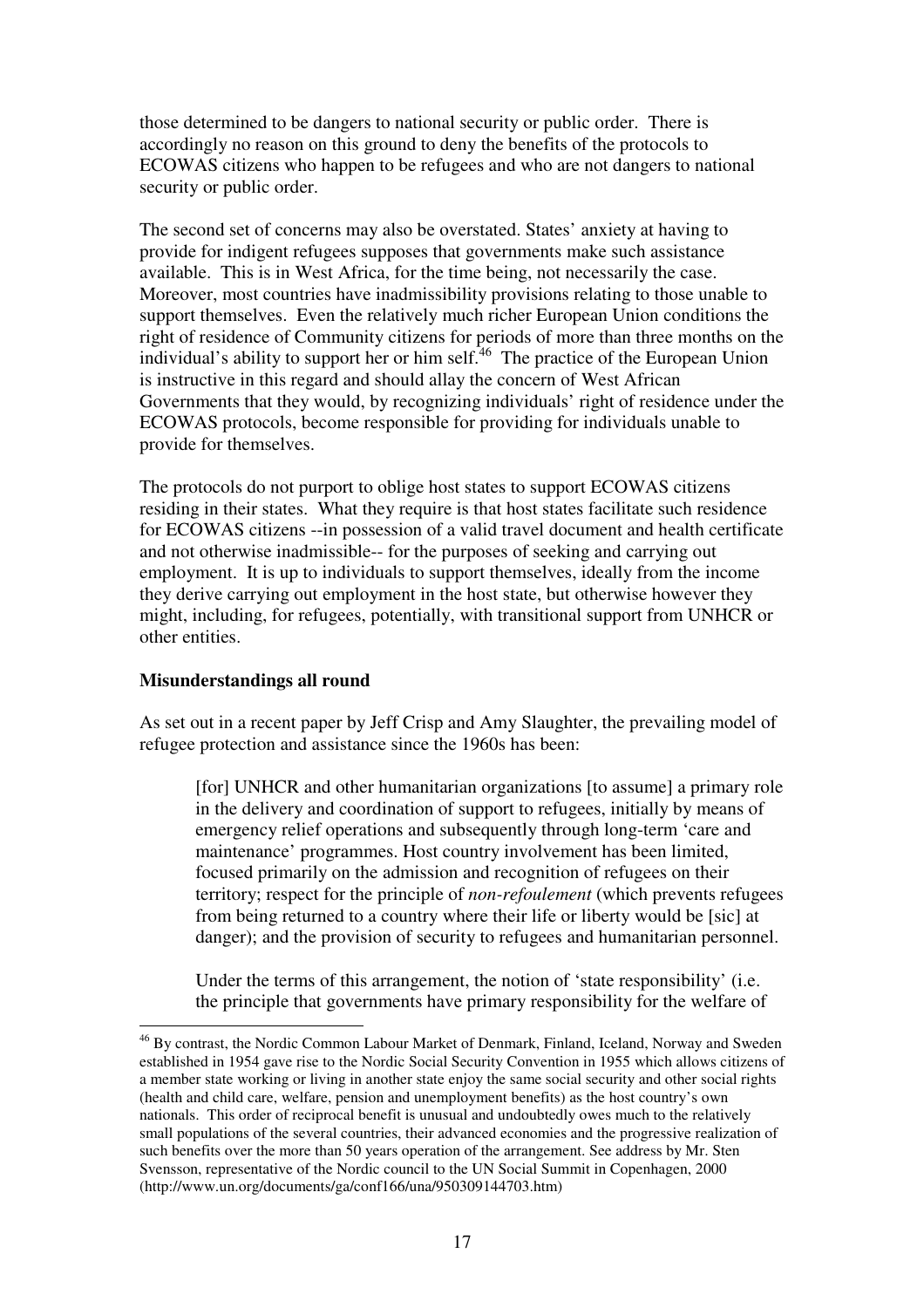refugees on their territory) has become progressively weaker in its application, while UNHCR and its humanitarian partners have assumed a progressively wider range of long-term refugee responsibilities, even in countries which are signatories to the 1951 Refugee Convention ....<sup>47</sup>

By thus transforming itself from a humanitarian organization into a sort of government, or, as the paper suggests, even a colonial administration,<sup>48</sup> UNHCR has created a problem for itself. While the organization wishes, logically, at the end of a refugee crisis, to downscale or withdraw from a particular theatre, it is precisely this withdrawal that host states, including ECOWAS host states, suspect and fear.

It is all somewhat paradoxical. Lacking the resources to provide the level of assistance refugees have become accustomed to receiving from UNHCR, governments do not wish to be made responsible for meeting refugees' expectations, even though under refugee law the primary obligation for such assistance rests with host states. At the same time, UNHCR hopes to assist refugees from ECOWAS countries able to seek and carry out employment to achieve a secure legal status, including residence, in their host states which would allow them voluntarily to relinquish their refugee status.<sup>49</sup> The protocols impose no obligation on host states to assist or provide for refugees yet some host states resist a transition from refugee to ECOWAS residence status because of the perception of an obligation to provide assistance to the refugees as UNHCR and other agencies have done.

The refugees themselves appear equally confused. Having grown used to assistance from UNHCR and other humanitarian agencies, many are reluctant to relinquish it. Many would appear to prefer to remain refugees --knowing that in practice this has protected them against expulsion, secured some level of assistance and presented the possibility of other solutions such as third country resettlement-- even when the reasons for their original displacement may have ceased to exist or they already work to support themselves.

# **A role for ECOWAS protocols in local integration**

 $\overline{a}$ 

Local integration is the term used by UNHCR to describe one of three enduring solutions for refugees, the others being voluntary repatriation and resettlement to a third country. In essence, local integration means the effective realization by the former refugee of a new national identity replete with the full range of legal, social and economic rights. This is generally achieved progressively, through intervening statuses such as permanent residence or domicile, access to which is ideally provided earlier through the recognition of the individual as a refugee.

 $47$  Jeff Crisp and Amy Slaughter, "Humanitarian actors in protracted refugee situations: the role of UNHCR" for publication in forthcoming book to be published by the UN University, pp. 1-2  $48$  Ibid p.2

<sup>&</sup>lt;sup>49</sup> See, for example, the Multipartite Agreement signed in June 2007 in Abuja, Nigeria, by UNHCR, ECOWAS and the Governments of Liberia, Sierra Leone and Nigeria, which provides, inter alia, for Liberia and Sierra Leone to issue national passports to those of its citizens who are registered as refugees in Nigeria, for Nigeria to provide residence entitlements under the ECOWAS protocols to those refugees, for UNHCR to pay for the cost of both the passport and residence permit issuance (including one renewal) and for refugees to acknowledge that in accepting such passport and residence permits they were voluntarily re-availing themselves of the protection of their countries of origin and hence ceasing to be refugees.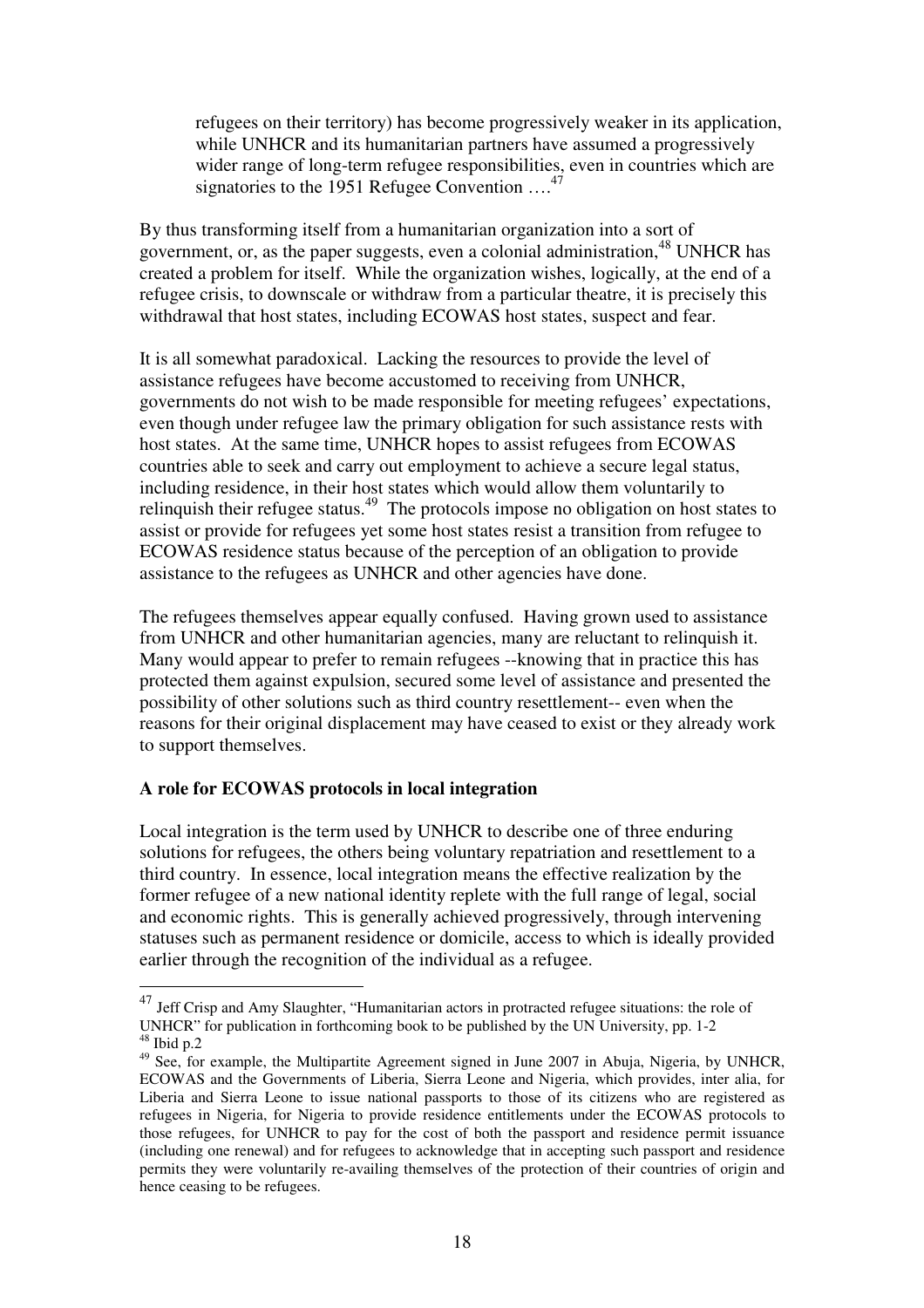Naturalization is the fullest form of local integration as it conveys the fullest range of rights on the person concerned. In West Africa, access to naturalization varies from state to state. In practice, for refugees, it has been difficult to realize owing to requirements as various as excessively long residence periods (frequently not including residence when a refugee), knowledge of an indigenous language, good character certificates (often from high state officials or citizens of a restricted set of occupations to whom refugees may not have access) or subjective capability tests (e.g. the ability to make a substantial contribution to the development of the country).<sup>50</sup>

In the context of West Africa, however, many refugees are reluctant to naturalize<sup>51</sup> in their host states even when an offer to do so is provided.<sup>52</sup> At the same time, many would also reject the possibility under the ECOWAS protocols of acquiring secure residence and work entitlements while retaining their original nationality as they hold out hope of solutions such as third country resettlement not likely available to them. In short, they suggest to states that they do not wish to stay. Nor, however, do they always wish to go. By definition, the remaining Liberian and Sierra Leonean refugees in West Africa opted not to voluntarily repatriate despite the promotion of this solution by UNHCR, the countries hosting the refugees, and the countries of origin.<sup>53</sup>

# **Regional local integration strategy**

 $\overline{a}$ 

While a formal UNHCR position urging host governments to give favourable consideration to invoking cessation (i.e. the formal termination of refugee status) is likely for both Sierra Leonean and Liberian refugees at some point, UNHCR has indicated its focus for the time being is on local integration for the remaining Sierra Leonean and Liberian refugees in the seven countries in West Africa where they are most populous.<sup>54</sup>

UNHCR and ECOWAS appear already to enjoy a common understanding of the applicability of the protocols' residence provisions to refugees able to seek and carry out work. Convincing member states of the correctness of this position and persuading refugees of the desirability of pursuing local integration are the principal challenges addressed in UNHCR's recently developed framework for the local integration of Sierra Leonean and Liberian refugees in West Africa.

The framework aims, through a multi-year (to 2010), multi-agency, community-based approach, to ensure the economic, social and legal integration of Sierra Leonean and Liberian refugees in West Africa and by so doing contribute to peace and stability in

<sup>50</sup> See, for example, section 14 of Ghana's *Citizenship Act, 2000*, section 26 of Nigeria's *1999 Constitution* and section 8 of the *Sierra Leone Citizenship Act 1973*.

<sup>&</sup>lt;sup>51</sup> To a considerable extent this may be explained by the general absence in West Africa of legal authority for dual or multiple nationality.

 $\frac{52}{2}$  Based on the result of a survey of the intentions of Sierra Leonean refugees intending to locally integrate in Liberia who were offered a choice between naturalizing as Liberians and being provided with a residence entitlement under domestic Liberian law (and thus keeping their Sierra Leonean nationality), only 45% opted for naturalization.

<sup>&</sup>lt;sup>53</sup> In Sierra Leone, UNHCR assistance to the organized return of Sierra Leonean refugees began in late 2000 and continued until December 2004; in Liberia, the promoted phase of the refugee repatriation operation ran from February 2006 until 30 June 2007.

<sup>&</sup>lt;sup>54</sup> Liberia, Sierra Leone, Guinea, Cote d'Ivoire, The Gambia, Ghana and Nigeria.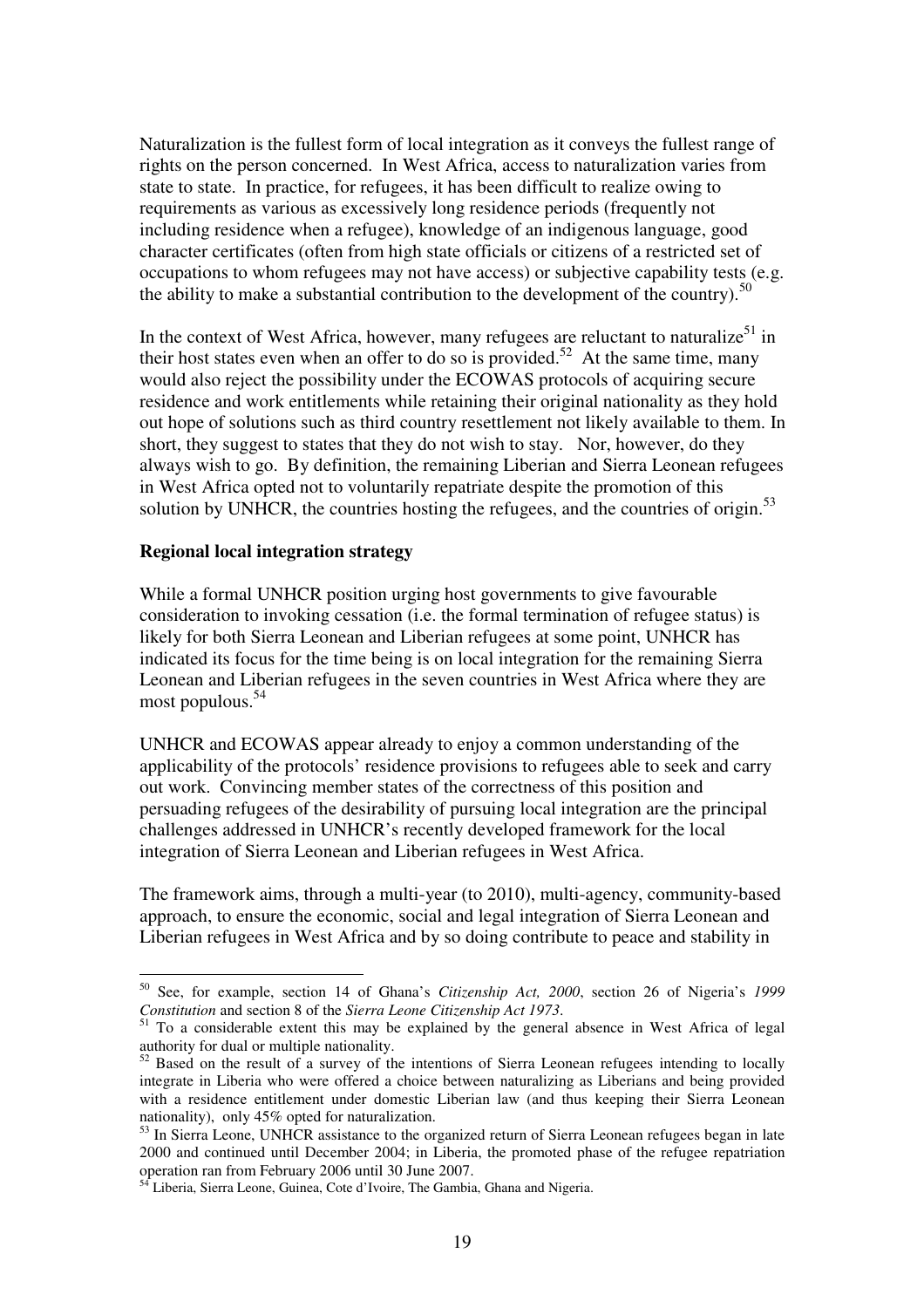the sub-region. In consequence, it is conceived broadly, to address some of the root causes of forced displacement and includes protection, self-reliance, social service provision, camp rehabilitation and capacity building components as well as an emphasis on youth employment and, in particular, the promotion of regionalization through greater implementation of the ECOWAS protocols.

# **Achieving integration through mobility**

Integration is a notion ordinarily associated with permanence. It is thus somewhat counterintuitive to suppose that integration can be achieved through greater mobility. Yet is precisely this possibility that the ECOWAS protocols present for refugees who are citizens of one Community country residing in another community country.

It is a possibility that refugees themselves have indicated they would prefer in most cases to naturalization: the combination of secure residence and work entitlement without having to give up the citizenship of their country of origin which would be necessitated by most countries in the region not tolerating dual nationality.

Unlike other regions in Africa, the impediments to secure residence and work entitlement are not the absence of appropriate laws but the relatively lesser challenges of harmonizing domestic laws with the norms established in the regional protocols and the slow implementation of the second and third phases of those protocols.

In order to redress these impediments and allow refugees to achieve integration through enhanced mobility, it is recommended that the following steps be taken:

# BY ECOWAS:

- $\triangleright$  Promote the formal, high-level embrace of the principle of the applicability of the protocols to refugees (who are ECOWAS citizens staying in an ECOWAS state $^{55}$
- $\triangleright$  Consider the appropriateness and timing for expansion of entitlements under the protocols to refugees from non-ECOWAS countries<sup>56</sup>

# BY UNHCR

- $\triangleright$  Promote the desirability of increased regionalization through the protocols at the UN Country Team level and with sub-regional organizations such as the Mano River Union
- Formalize cooperation with the ECOWAS Community Court of Justice and refer appropriate questions of rights and entitlements interpretation to the **Court**

 $\overline{a}$ <sup>55</sup> Note that the interpretation sought is broader than the applicability of the residence provisions of the protocols to residual --or remaining-- Sierra Leonean and Liberian refugees. The entitlements would apply to any refugee who is an ECOWAS citizen staying in another ECOWAS state.

As the European Union is currently considering.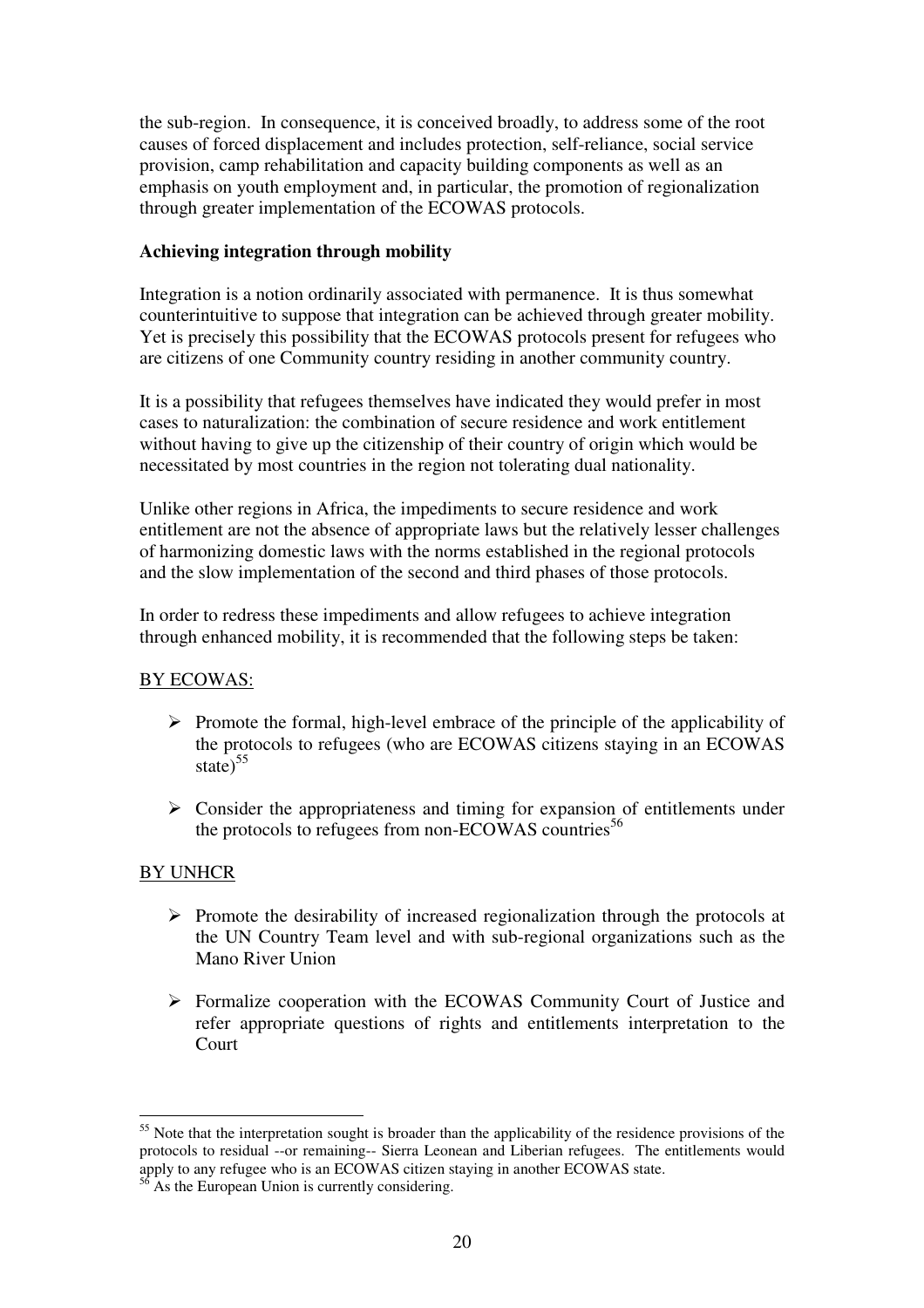$\triangleright$  Facilitate the acquisition of ECOWAS residence status by refugees by, inter alia, assisting member states as appropriate in verifying individuals' possession of refugee status

# BY ECOWAS AND UNHCR:

- Collaborative study of texts of relevant ECOWAS legislation with a view to identifying gaps requiring clarification, including the possibility of supplementary legislation:
	- o Constraining the grounds for inadmissibility, residence entitlement and expulsion to three common grounds: public [including national] security, public order, and public health
	- o Establishing a standard duration for residence entitlements and presumption of renewability
	- o Harmonizing passport and residence entitlement issuance procedures and applicable fees
- $\triangleright$  Lobby member states to embrace principle of the applicability of the protocols to refugees (who are ECOWAS citizens staying in an ECOWAS state)
- $\triangleright$  Conduct joint awareness campaigns to promote knowledge of the provisions of the ECOWAS protocols among refugees, host communities, media and civil society
- $\triangleright$  With Member State concurrence, carry out joint awareness training and capacity-building for officials of members states responsible for implementing the protocols
- $\triangleright$  Monitor the issuance and renewal of ECOWAS residence permits for refugees in the sub-region

# BY ECOWAS MEMBER STATES

- $\triangleright$  Endorse the principle applicability of the protocols to refugees (who are ECOWAS citizens staying in an ECOWAS state)
- $\triangleright$  Enact the clarifications and supplementary legislation proposed in respect of:
	- o Constraining the grounds for inadmissibility, residence entitlement and expulsion to three common grounds: public [including national] security, public order, and public health
	- o Establishing a standard duration for residence entitlements and presumption of renewability
	- o Harmonizing passport and residence entitlement issuance procedures and applicable fees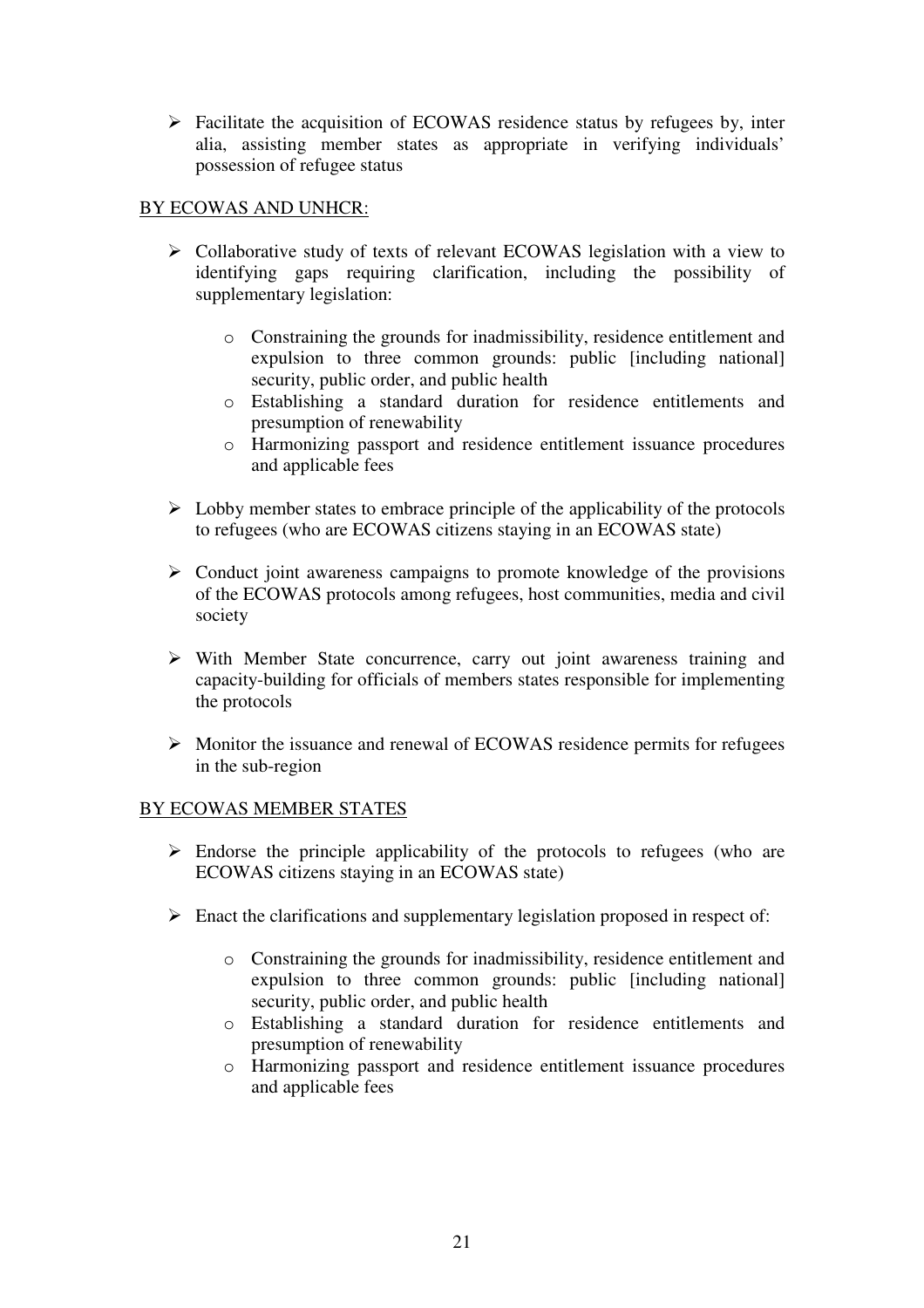$\triangleright$  Promote awareness of linkages between the residence and establishment provisions in the ECOWAS protocols and national legislation on naturalization<sup>57</sup>

 $\overline{a}$  $57$  For example, a period of lawful residence under the ECOWAS residence entitlement counting towards the requirement for a minimum period of residence in the country, or the possible satisfaction of requirements of "substantial contribution" through work performed pursuant to an ECOWAS entitlement.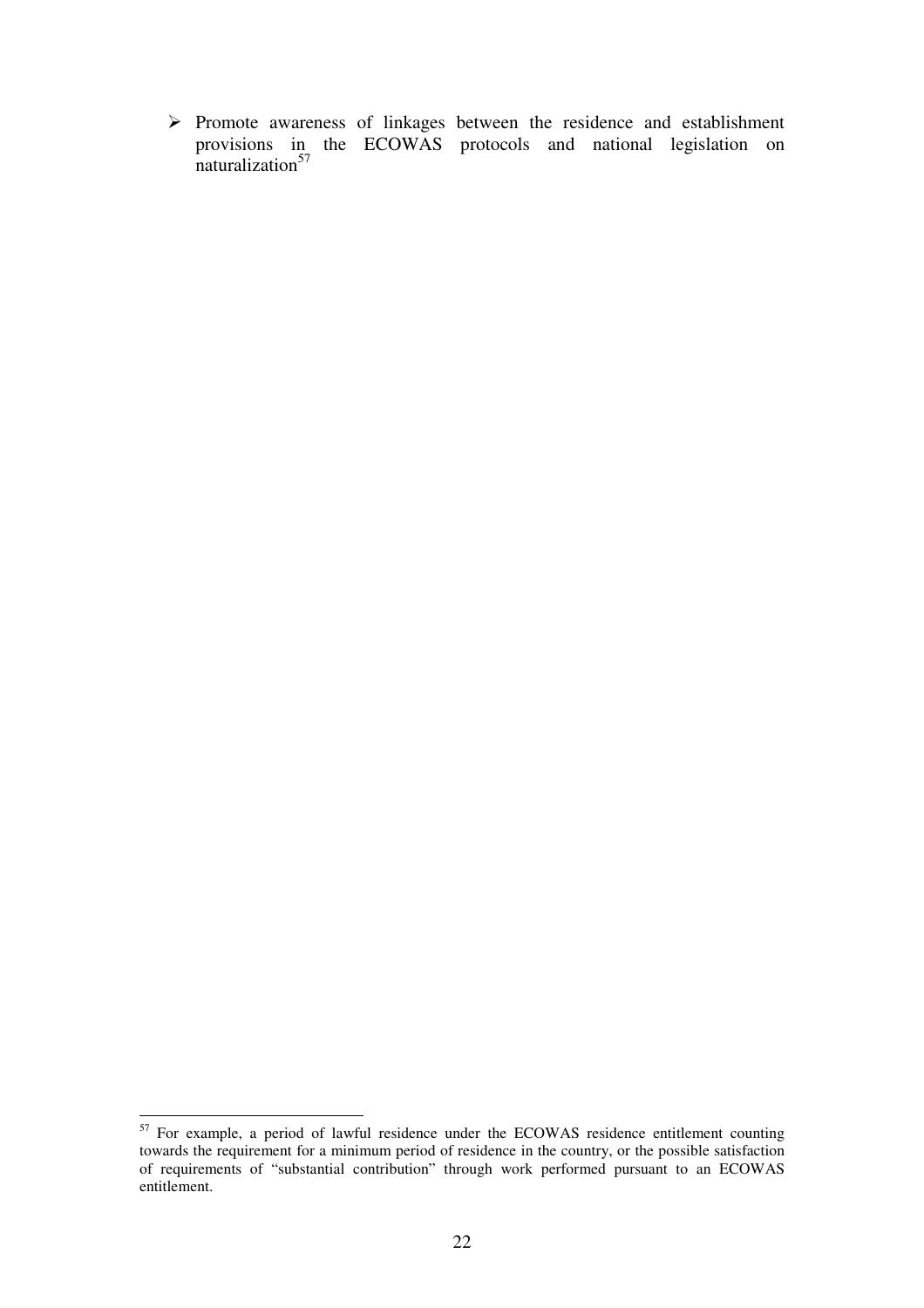### **References**

Adamako-Sarfoh, J. 1974. The Effects of Expulsion of Migrant Workers on Ghana's Economy with particular reference to the Cocoa Industry. In Amin, S. (ed.) Modern Migrations in Western Africa. London: Oxford University Press.

Adebusoye, P.K. 1995. Emigration Dynamics in West Africa. International Migration 33 (3 & 4): 435– 467.

Adedokun, O.A. 2003. The Rights of Migrant Workers and Members of their Families: Nigeria. http://unesdoc.unesco.org/images/0013/001395/139534e.pdf

Adepoju, A. 1983. Undocumented Migrations in Africa: Trends and Policies. International Migration XXI (2).

Adepoju, A. 1984. Illegals and Expulsion in Africa: The Nigerian experience. International Migration Review 18 (3).

Adepoju, A. 1986. Expulsion of illegals from Nigeria: Round two. Migration World Magazine 14 (5): 21–24.

Adepoju, A. 1988. Labour migration and employment of ECOWAS nationals in Nigeria. In Fashoyin, T. (ed.) Labour and Development in Nigeria. Lagos: Landmark Publications Ltd.

Adepoju, A. 1995a. Emigration Dynamics in Sub-Saharan Africa. International Migration 33 (3 & 4): 315-390.

Adepoju, A. 1995b. The politics of international migration in post-colonial Africa. In Cohen, R. (ed.) The Cambridge Survey of World Migration. Cambridge UK: Cambridge University Press.

Adepoju, A. 2001. Regional Organizations and Intra-Regional Migration in sub-Saharan Africa: Challenges and Prospects. International Migration 39 (6).

Adepoju, A. 2002. Fostering Free Movement of Persons in West Africa: Achievements, Constraints, and Prospects for International Migration. International Migration 40 (2): 3–28.

Adepoju, A. 2003. Migration in West Africa. Development 46 (3): 37–41.

Adepoju, A. 2005a. Patterns in Migration in West Africa. In Manuh T. (ed.) At Home in the World? International Migration and Development in Contemporary Ghana. Ghana: Sub-Saharan Publishers.

Adepoju, A. 2005b. Migration In West Africa. Global Commission on International Migration, September.

Afolayan, A.A. 1988. Immigration and expulsion of ECOWAS aliens in Nigeria. International Migration Review 22 (1): 4–27.

Afolayan, A. 1999. Official and Illegal Migrations. In African Population in The 21st Century, Conference Proceedings: 6–10 December, Durban, South Africa. Dakar, Senegal: Union for African Population Studies.

Ahooja-Patel, K. 1974. Regulations governing the employment of non-nationals in West Africa. In Amin, S. (ed.) Modern Migrations in Western Africa. London: Oxford University Press.

Akande, J. 1998. International Legal Treaties and Instruments Relating to Migration. In Appleyard, R. (ed.) Emigration Dynamics in Developing Countries Volume I: Sub-Saharan Africa. Aldershot: Ashgate.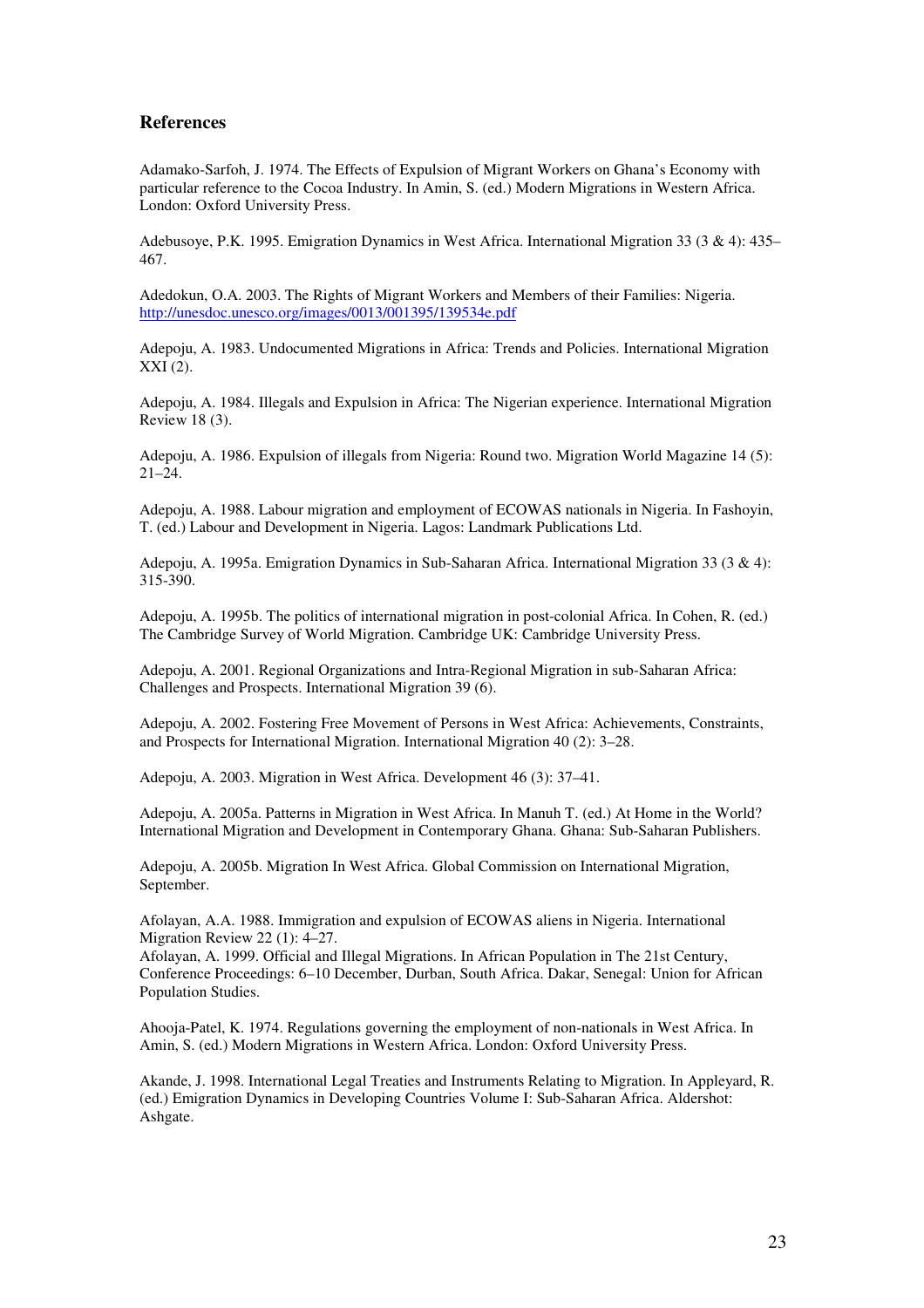Amnesty International 1989. Mauritania 1986–1989: Background to a crisis. Three years of political imprisonment, torture and unfair trials. http://web.amnesty.org/library/Index/ENGAFR380101990?open&of=ENG-MRT.

Amnesty International 1990. Mauritania: Human rights violations in the Senegal River valley. http://web.amnesty.org/library/Index/ENGAFR380101990?open&of=ENG-MRT

BBC (British Broadcasting Corporation) 2004. Article 15 Right to Nationality: The Issue of Nationality in Ivory Coast. BBC World Service 2004 http://www.bbc.co.uk/worldservice/people/features/ihavearightto/four\_b/casestudy\_art15.shtml

BBC 2007. Nigeria Cracks Down on Migrants, BBC World Service, 22 February http://news.bbc.co.uk/1/hi/world/africa/6387053.stm

Benneh, E.Y. 2005. The International Legal Regime and Migration Policies of Ghana, the ECOWAS sub-region. In Manuh T. (ed.) At home in the world? International Migration and development in contemporary Ghana and West Africa. Sub-Saharan Publishers: Ghana.

Beyani, C. & Stringer, C. 1995. African Exodus: Refugee Crisis, Human Rights and the 1969 OAU Convention. New York/Washington DC: Human Rights First. Bump, M. 2006. Ghana: Searching for Opportunities at Home and Abroad. www.migrationinformation.org/feature.

Conway, C. 2004. Refugee Livelihoods: A Case of the Gambia. UNHCR: EPAU report EPAU/2004/11, United Nations High Commissioner for Refugees.

De Haas, H. 2006. International Migration and National Development: Viewpoints and policy initiative in countries of origin: The Case of Nigeria. Oxford UK: International Migration Institute, James Martin 21st Century School, University of Oxford. http://www.imi.ox.ac.uk/pdfs/nigeria-migration-anddevelopment-hein-de-haas.pdf

Crisp, Jeff and Slaughter, Amy, "Humanitarian actors in protracted refugee situations: the role of UNHCR" for publication in forthcoming book to be published by the UN University, pp. 1-2 Drumtra, J. 2003. West Africa's Refugee Crisis Spills Across Many Borders. Migration Information Source August.

ECOWAS 1999. An ECOWAS Compendium on Movement, Right of Residence and Establishment. Abuja: ECOWAS Secretariat.

ECOWAS 2000a. Executive Secretary's Report, 2000. Abuja: ECOWAS Secretariat.

ECOWAS 2000b. Final Communiqué: Mini Summit of Heads of State and Government on the Creation of a Borderless ECOWAS. Abuja: ECOWAS Secretariat.

ECOWAS 2000c. Internal Affairs Ministers Record Progress on ECOWAS Passport. Press Release No. 44. Abuja: ECOWAS Secretariat.

ECOWAS 2003. Achievements and Prospects. ECOWAS website: http://www.sec.ecowas.int/.

ECOWAS 2004. West African Integration Perspectives – Searching for a new Development Model. 2004 Annual Report of the Executive Secretary. Abuja: ECOWAS Secretariat.

ECOWAS 2006. Status of Ratification of the ECOWAS Revised Treaty, Protocols and Conventions as at 1st December, 2006. Abuja: ECOWAS Secretariat

ECOWAS 2006. Status of Ratification of the ECOWAS Revised Treaty, Protocols and Conventions as at 28 March, 2007. Abuja: ECOWAS Commission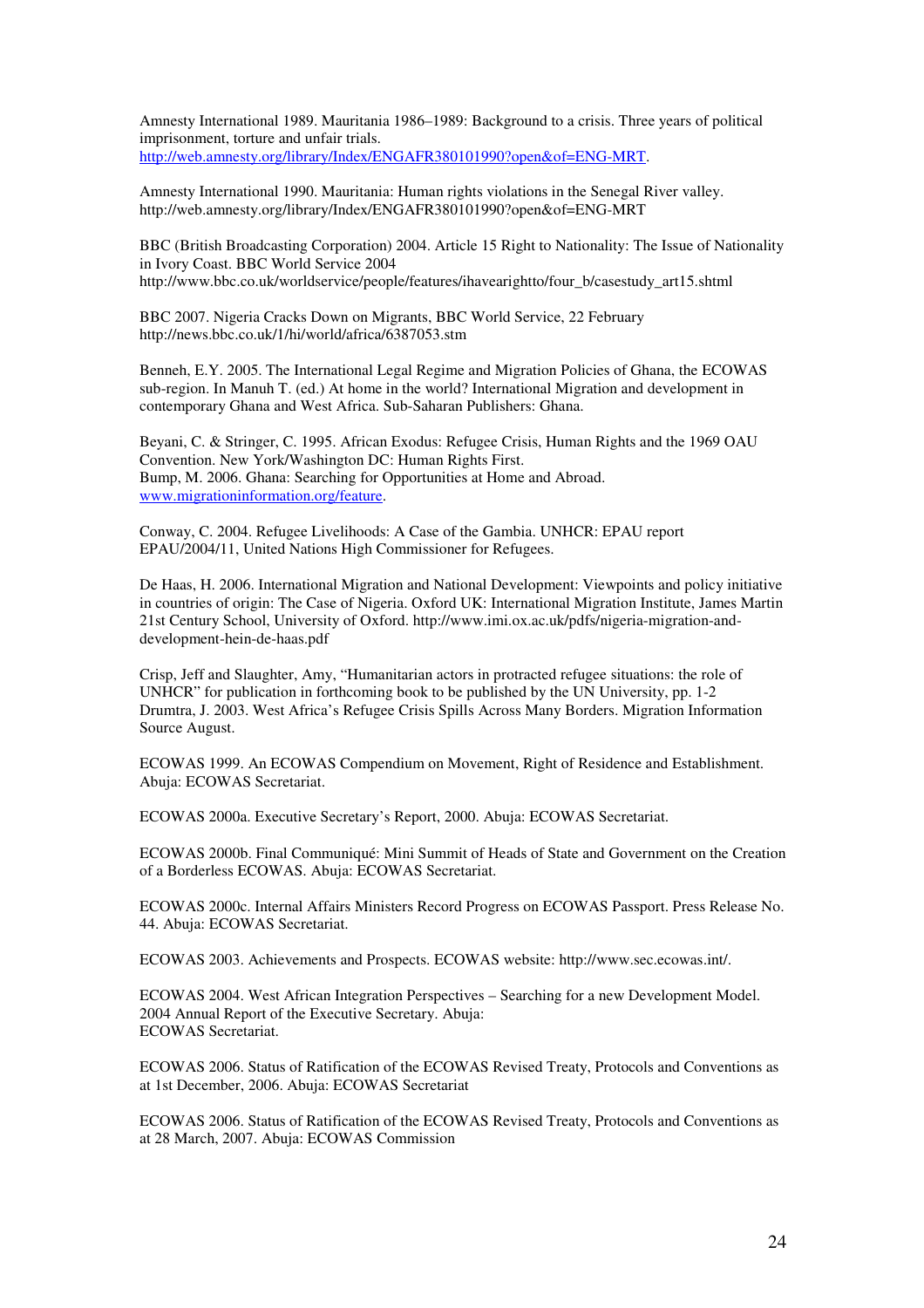ECOWAS 2007. The Memorandum on the Equality of Treatment for Refugees with Other Citizens of Member States of ECOWAS in the Exercise of Free Movement, Right of Residence and Establishment. Lomé: ECOWAS Commission

ECOWAS 2007. Meeting of the Trade, Customs and Free Movement of Persons Committee: Final Report. 25-27 September 2007. Accra: ECOWAS Commission

Ezenwe, U.I. & Gana, J.A. 1983. The implications for Nigeria of the ECOWAS policy on population movements. In Adepoju A. & Kadejo A. (eds.) National Population Dynamics. Lagos: Nigeria Population Commission.

Findley, S., Traore, S., Ouedraogo, D. & Diarra, S. 1995. Emigration from the Sahel. International Migration 33 (3 & 4): 469–520.

Hutt, W.H. 1970. Immigration Under Economic Freedom. Economic Issues in Immigration. British Institute of Economic Affairs. International Displacement Monitoring Centre, 2006. Côte d'Ivoire: Protection needs of IDPs remain acute despite modest political progress http://www.unhcr.org/home/RSDCOI/3f4910344.pdf.

Kamto, M. 2005. Preliminary report on the expulsion of aliens. United Nations General Assembly. http://untreaty.un.org/ilc/documentation/english/a\_cn4\_554.pdf. Kaytu, Kwame Atta. 2003. Ghana's Efforts in ECOWAS Sub-Region and the Threat to Growth. Ghana Web. http://www.ghanaweb.com/GhanaHomePage//features/artikel.php?ID=34994

Krofah, R. & Bortey, A. n.d. A Synopsis on the Immigration Act, 2000 ACT573. Accra: Fugar & Company. http://www.fugarandcompany.com.gh/Ghana-immigration-laws.doc.

Kress, B. 2006. Burkina Faso: Testing the Tradition of Circular Migration. Migration Information Source May.

Martin. S. 2005. The legal and normative framework of international migration. Global Commission on International Migration. http://www.gcim.org/attachments/TP9.pdf.

Martins, J. 2007. Moving Freely on the African Continent: The Experience of ECOWAS and SADC with Free Movement Protocols. International Migration Law, R. Cholewinski, R. Perruchoud, and E. Mac Donald, eds.

National Seminar 2005. Nation States and the Challenge of Integration in West Africa: The Case of Ghana. UNESCO, in collaboration with the Institute of Democratic Governance (IDEG), Accra. 8–9 November, Accra, Ghana. http://www.dakar.unesco.org/news/pdf/060327\_shs\_rapghana.pdf.

OhmyNews 2007. Nigeria Deports Illegal Immigrants. http://english.ohmynews.com/ArticleView/.

Omede, A.J. 2006. Nigeria's Relations with Her Neighbours. Studies of Tribes and Tribals 4(1): 7–17 (Kamla-Raj) http://www.krepublishers.com/

Onwuka, R.I. 1982. ECOWAS Protocol on the free movement of persons: A threat to Nigerian security? African Affairs 81 (323): 193–206. Perruchoud, R. 2000. Legal Standards for the Protection of Migrant Workers. http://www.eclac.org/Celade/proyectos/migracion/Perrochoud.doc.

Robert, R. 2004. The Social Dimension of Regional Integration in ECOWAS. Working Paper No. 49. Policy Integration Department, International Labour Office, Geneva: ILO. http://www.ilo.org/public/english/bureau/integration/download/publicat/4\_3\_310\_wp-49.pdf.

Tobi, N. 1982. Free movement of ECOWAS citizens. Paper presented at the 13th Conference of the Nigeria Society of International Law, Enugu, 26–28 March. Tonah, S. 2002. The Politics of Exclusion: The expulsion of Fulbe pastoralists from Ghana in 1999/2000. Halle/Saale, Germany: Max Planck Institute for Social Anthropology. http://www.eth.mpg.de/pubs/wps/pdf/mpi-eth-working-paper-0044.pdf.